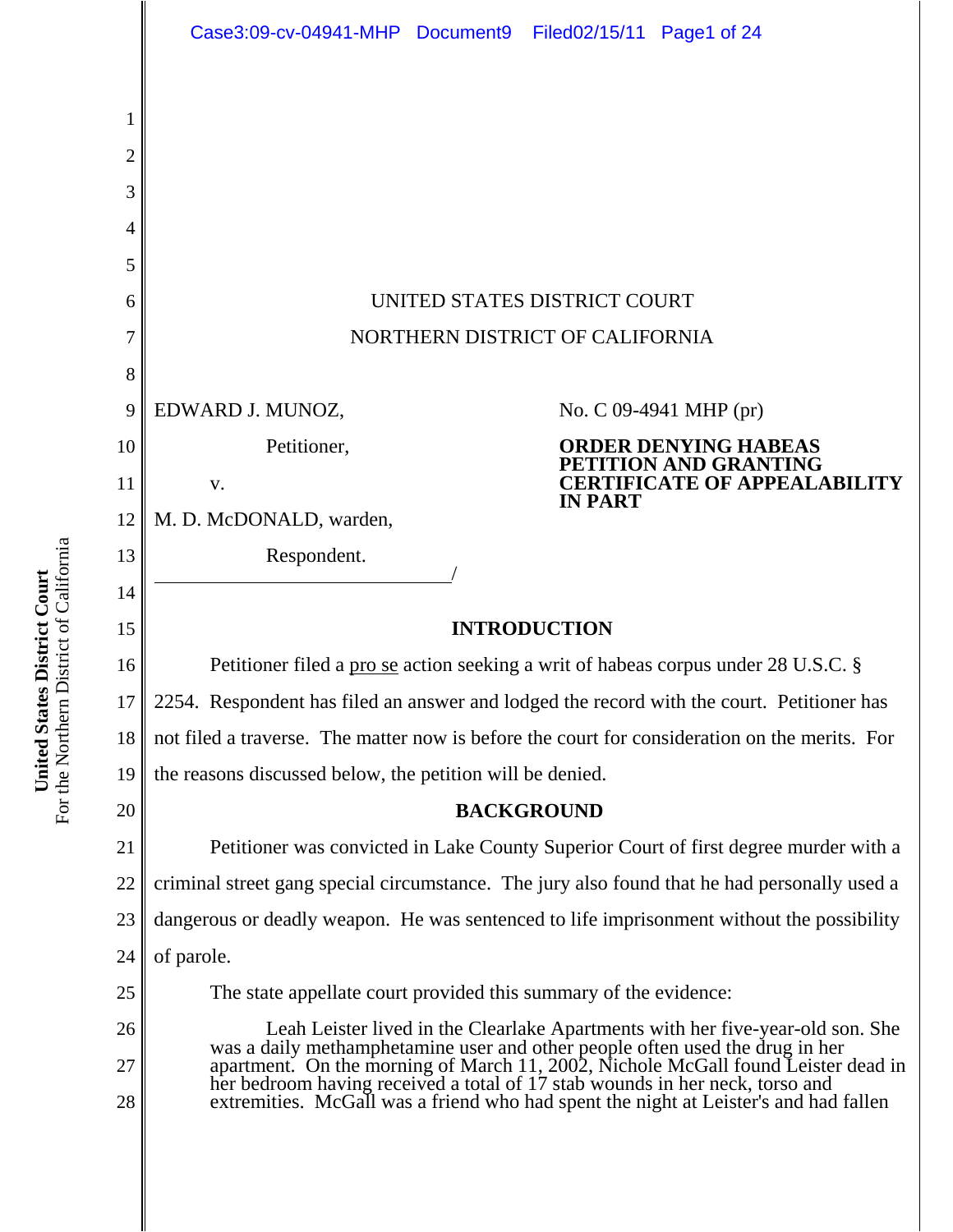2

3

4

5

6

7

8

9

10

11

12

13

14

15

16

17

18

19

20

21

22

23

24

25

26

27

28

into a deep sleep on her living room couch after using methamphetamine for two days. A plastic bag was partially draped over Leister's head and her hands and feet were bound with duct tape. A glass methamphetamine pipe lay next to her body. There was a substantial amount of blood on the bed and floor where the body was lying.

Appellant, who had been romantically involved with Leister, often stayed with his current girlfriend Desiree Lopez at her apartment in the same complex. Both appellant and Lopez were methamphetamine users and appellant sometimes went to Leister's apartment to socialize and smoke methamphetamine. John Jackson, who was on parole at the time, frequently stayed with his girlfriend Kathaleen McDaniel at the Clearlake Apartments. Jackson and McDaniel were also methamphetamine users. Jackson had met appellant about a month before Leister's murder and they occasionally used methamphetamine together. The day after the murder, Jackson went to the town of Gerber to find a new home, and about a week later, appellant helped him move there.

Detective Hermann of the Clearlake Police Department conducted an initial interview with appellant about the murder on March 22, 2002. Appellant said Leister's death was drug-related and she had "pissed people off," but denied that he was involved. He claimed to have been at his girlfriend's apartment on the night Leister was killed.

Jackson was also interviewed by police after his arrest on a parole violation. He was reluctant to speak because he feared retaliation. Jackson was told he would not be appointed an attorney because he was in custody on a parole violation only. He was advised his statements would not be used against him. No promises were made that he would not be prosecuted, although he was promised that he could serve the sentence for his parole violation in county jail instead of prison due to his safety concerns. Jackson told the officers his version of events and was visibly upset and shaken when he described what had happened.

Detective Hermann interviewed appellant again on April 15, 2002, after Jackson spoke to them. Appellant said he knew who had killed Leister but was afraid to talk. He told police that Jackson had killed Leister because she was "screwing over too many people" and a lot of the "dope" she sold belonged to "Northern." [FN2. As will be explained in greater detail later in this opinion, "Northern" appears to be a reference to the Nuesta Familia prison gang, the affiliated Norteños street gang, and the associates of these organizations.] On the night of the murder, Jackson had met appellant at Lopez's apartment and told him that "they" wanted everyone in Leister's apartment killed, including Leister, her son and her guest McGall. Appellant protested that he was not going to have Leister's son killed. Jackson told him to talk to the "homies" and soon after "the homies" called. They acquiesced to appellant's request to spare the boy, but said appellant would have to be punished for failing to follow orders.

According to appellant, Jackson left and came back at about 3:00 a.m. He had a bulge in his pocket that appellant assumed to be duct tape. They went to Leister's apartment and met her at the front door. She let them in and Jackson asked to buy some drugs. McGall was sleeping in the living room. Jackson went into Leister's bedroom while appellant went to the bathroom. When appellant came out of the bathroom and went into Leister's bedroom, she had already been killed and Jackson was putting a bag over her head. Jackson said he had stabbed her once to get the "air hole." Appellant was not sure why McGall, who was asleep on the couch, was not killed as well; it might have been because appellant was telling Jackson to hurry up and leave.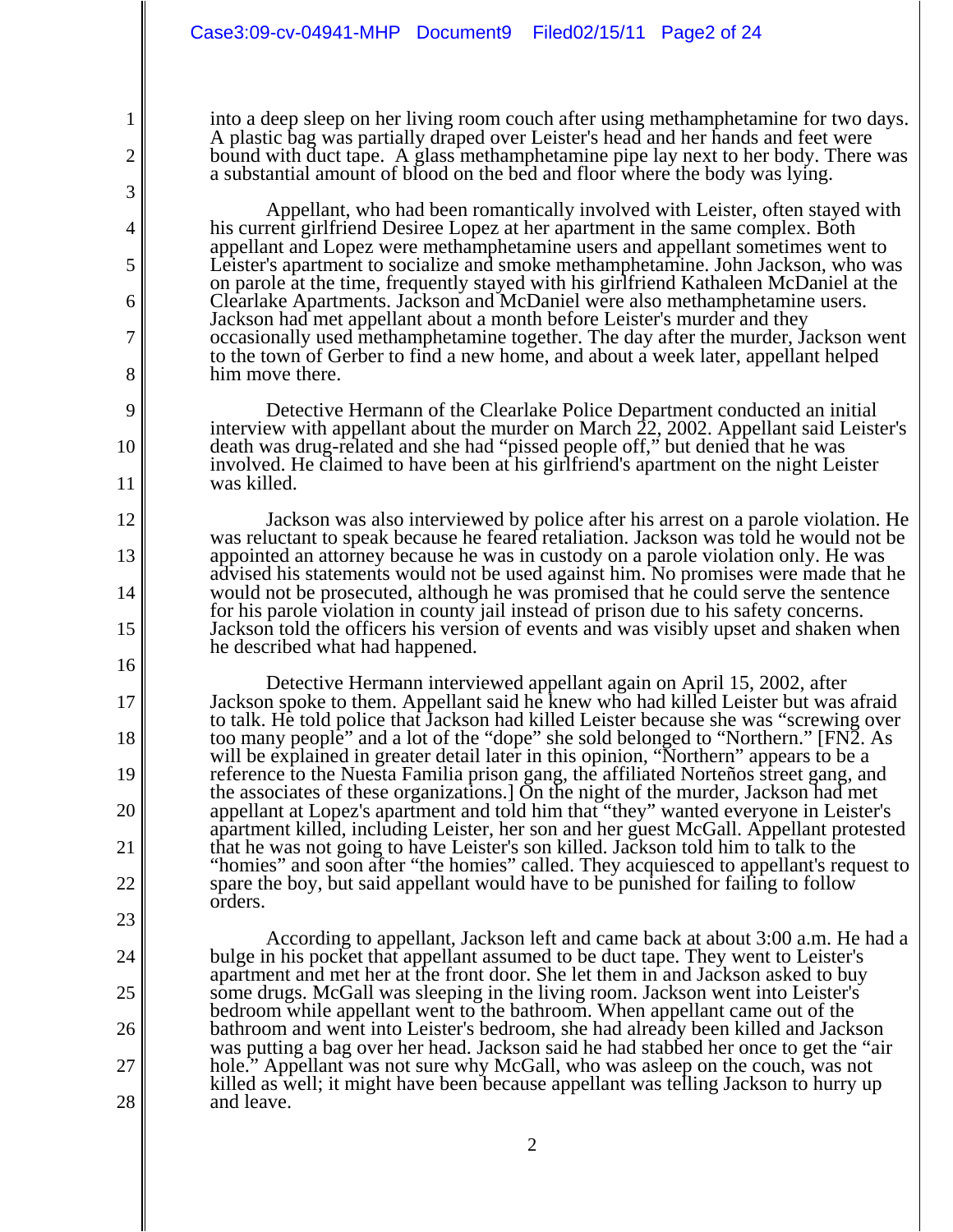2

3

4

5

6

7

8

9

10

11

12

13

14

15

16

17

18

19

20

21

22

23

24

25

26

27

28

Appellant told Detective Hermann that after the killing, Jackson told him to get rid of their clothes. They went back to their apartments to change and Jackson handed him his clothing in a white trash bag. Appellant got blood on his own clothes from handling Jackson's clothing. He put his own clothes in a separate bag, put both bags in a laundry basket, and hid the clothes on the reservation. He agreed to show the police where he had dumped the clothing.

At appellant's direction, Detective Hermann and other officers went to a wooded area on the Elem Indian Colony about seven or eight miles from the Clearlake Apartments where the murder was committed. They found appellant's clothes, including a pair of jeans and a sweatshirt, scattered on the ground. Inside the pockets of the jeans was a roll of duct tape that had almost been used up and was smeared with blood. Under the jeans was a folded buck knife with blood stains on the handle and blade, as well as a torn photograph of appellant. Jackson's clothes, including his nylon jogging pants and a hooded sweatshirt, were inside a plastic bag.

Detective Hermann examined the clothing at the station and found wet blood stains on the crotch and leg area of appellant's jeans. A large amount of blood was on the front of appellant's sweatshirt and on the ends of its sleeves, and a few spots of blood were on appellant's white belt. The only blood found on Jackson's clothing was a spot about the size of a dime on his nylon jogging pants.

After the clothing was recovered, appellant agreed to continue the interview with Detective Hermann. He told him Leister's apartment was a halfway house used by Northerners for drugs. Leister had been "pinching" people's bags by mixing the drugs with baking powder or baking soda, and she had "burned" some Northerners for about a quarter ounce of methamphetamine. For this reason, an order to kill her had issued from Pelican Bay prison. Appellant did not know who made the order, but he received a phone call from Northern homies who told him to go with Jackson and help him. Jackson was supposed to kill Leister and her friend McGall, and appellant was supposed to kill Leister's son, but he protested. Appellant said he had no choice but to go with Jackson because he would have been killed if he had refused.

Appellant told Detective Hermann that he went to the bathroom after they arrived at Leister's apartment and when he came out, Leister was lying on the floor with her legs taped together and Jackson was putting a bag over her head. He did not help Jackson or come in contact with the body. Appellant explained that he got blood on his clothing when he threw his clothes in the same bag as Jackson's. Appellant also described a second version of events to Detective Herman, in which he saw Jackson approach Leister from behind and slit her throat. Leister tried to walk toward appellant but fell, and he got blood on his clothing when he caught her. Appellant gave her a hug because he didn't know what else to do.

Appellant was charged with murder accompanied by a criminal street gang special circumstance and an allegation that he had personally used a knife in the commission of the offense. (§§ 187, subd. (a), 190.2, subd. (a)(22), 12022, subd.  $(b)(1)$ .) The case proceeded to a jury trial at which the following evidence (in addition to that already described) was presented:

Dewey Barnes, Jr. was visiting Desiree Lopez's apartment on the night of the murder. He noticed that appellant had a large roll of duct tape and a knife and was acting paranoid. According to Lopez, appellant left the apartment and later returned, telling Lopez to go to bed as he walked into the bathroom. Lopez initially told police that she saw blood on appellant when he returned, but testified that at trial that she did not see any blood.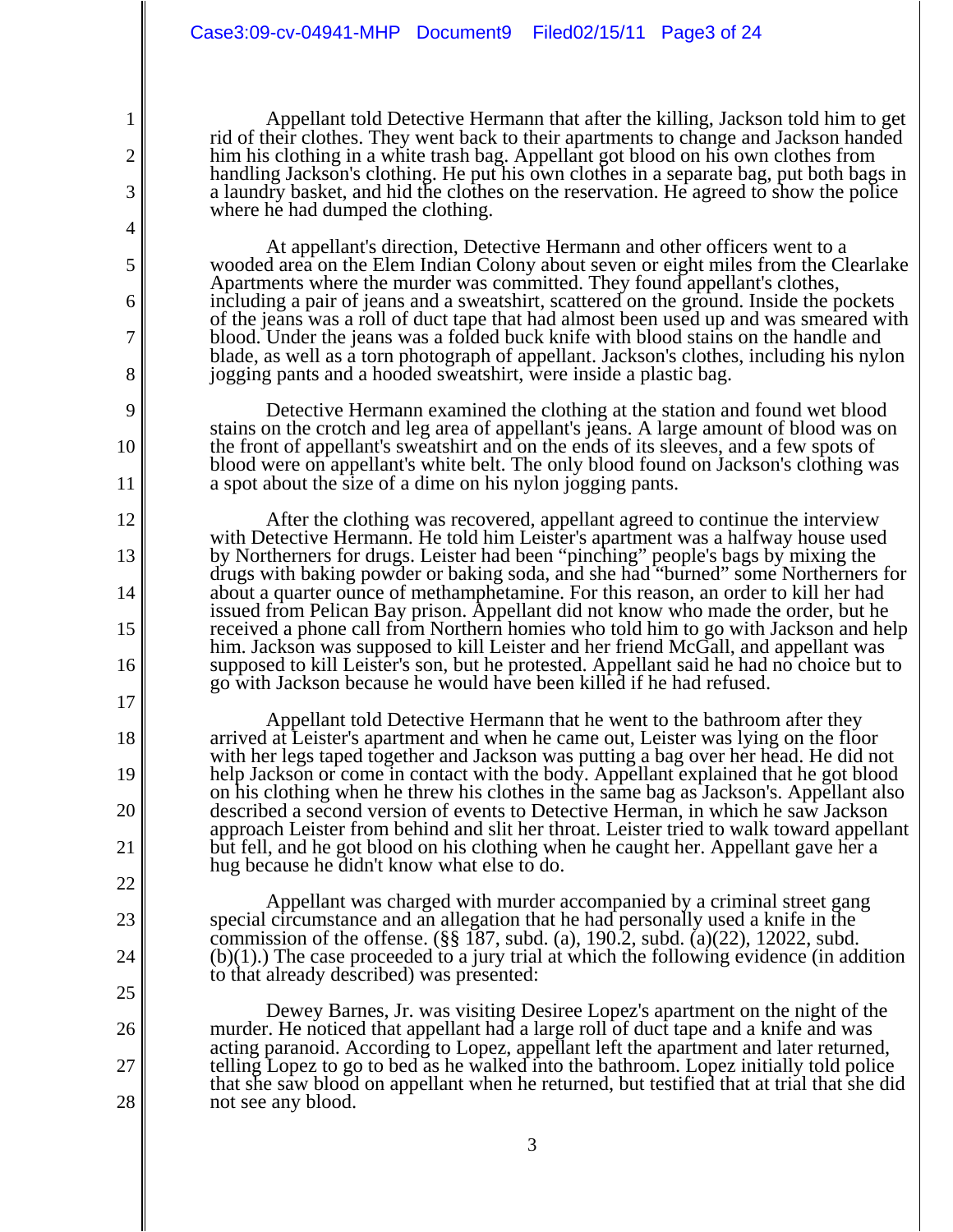2

3

4

5

6

7

8

9

10

11

12

13

14

15

16

17

18

19

20

21

22

23

24

25

26

27

28

Kathaleen McDaniel reported that on the night of the murder, appellant came to see Jackson at her apartment. Appellant and Jackson left and when Jackson returned 20 or 30 minutes later, McDaniel saw him go into the bedroom to change his clothes. He put the clothes in a plastic bag and handed them to appellant outside the apartment.

Jackson testified that when appellant came to his apartment on the night of Leister's murder, he told Jackson he was going to Leister's to beat up a man named Gilly or Gilberto. [FN3. Gilberto Lopez was a friend of Leister's and visited her apartment on the day of the murder. Gilberto Lopez testified at trial that he did not know appellant or Jackson.] Appellant wanted Jackson to watch his back, and Jackson agreed because they were both affiliated with the Northerners. Jackson had associated with Northerners in prison but not on the streets, and he knew appellant was a Northerner because of his tattoos and because appellant had told him so.

Jackson met up with appellant in front of Leister's apartment as appellant was knocking at her door. Leister came up behind them and let them in. McGall was sleeping on the couch. Leister, appellant and Jackson went into Leister's bedroom and closed the door, and she started to pack a pipe with methamphetamine. Appellant removed a knife from behind his leg, walked over to Leister, grabbed her by the hair, pulled her head back, whispered something in her ear, and ran the knife across her throat. Leister fell back on the bed and appellant repeatedly stabbed her upper body as she begged him to stop and reminded him she had a son. Appellant told her, "Shut up. If not, the boy dies too." Jackson left the bedroom because he was scared and did not want to be involved. He heard the struggle continue inside the bedroom. Thinking that someone was knocking at the front door, he returned to the bedroom where appellant was still stabbing Leister.

Appellant held Leister's head and made a jerking motion as if to break her neck and told Jackson, "She won't die." He handed the knife to Jackson and Jackson stabbed Leister's neck because he believed that appellant wanted him involved to "keep the secret safe." Appellant grabbed Leister's feet and Jackson taped them and gave appellant back the roll of tape. He told Jackson, "That's the way they want it."

As they were leaving the apartment, appellant pointed to McGall where she lay on the couch and said she should also be killed, but Jackson told him, "Let's just go." Appellant was covered in blood and they went back to their apartments and changed clothes. Jackson gave his clothes to appellant in a plastic bag.

The clothing that appellant and Jackson were wearing on the night of the murder (which, as discussed earlier, was recovered by police with appellant's assistance) was analyzed by a forensic DNA analyst who concluded that the blood found on appellant's sweater and jeans and Jackson's sweatpants was Leister's. A forensic criminalist concluded that whoever was wearing the sweater and jeans had closer contact with the victim than the person who wore the nylon sweatpants. The forensic criminalist concluded that the blood on the crotch and thigh area of appellant's jeans were consistent with straddling the victim during the stabbing, and it was unlikely the person who committed the crime would have only a few drops of blood on his clothing. Hairs found on the blade of the knife recovered with the clothing matched Leister's and appellant's right thumb print was found on the knife.

Steven Kinney had been incarcerated with appellant in the Lake County Jail in March or April of 2004. They had a number of conversations in which appellant said he had killed the "bitch" or "fucking bitch" by stabbing her in the bedroom. Appellant seemed to enjoy what he had done and said he planned to put the blame on his crime partner, who had been in another room at the time of the killing. Kinney was soon to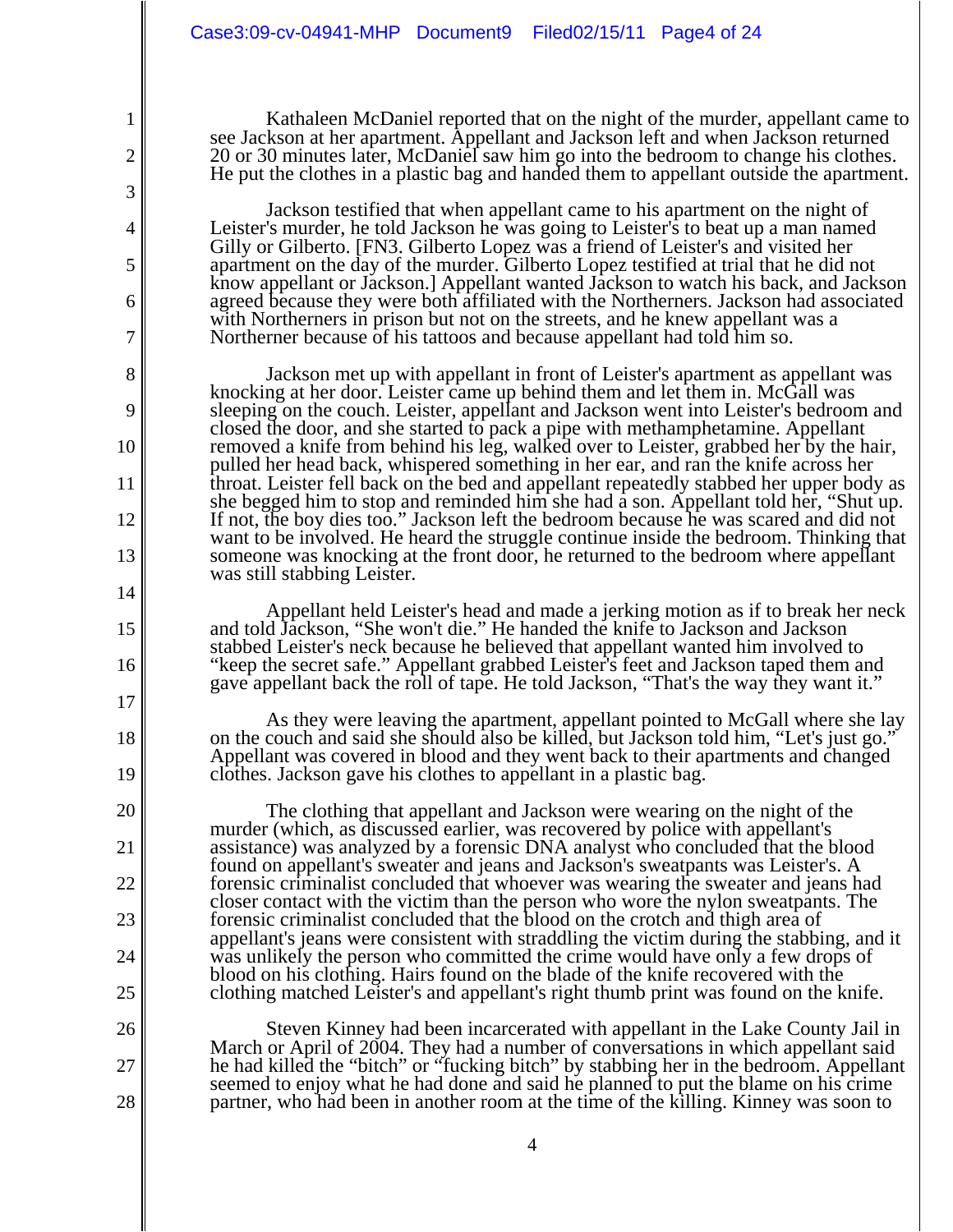be released, and appellant offered him \$5,000 plus some methamphetamine to kill his girlfriend (Lopez) because she was "a rat" who had told police he returned home covered with blood on the night of the murder. Asked about the child appellant had with his girlfriend, appellant told Kinney, "Kill the kid, too."

A special agent from the Department of Corrections and Rehabilitation testified as a gang expert and offered an opinion that appellant was an active participant in the Norteños gang and that the murder of Leister was committed to further the activities of the Norteños.

Appellant testified at trial and claimed that on the day of the murder, he decided to go to Leister's apartment to beat up Gilberto Lopez. Jackson accompanied him at his request and they ended up in Leister's bedroom preparing to smoke methamphetamine. To appellant's surprise, Jackson drew a knife across Leister's throat. Appellant held Leister and told her he was sorry and didn't know that would happen. Jackson directed him to discard their clothing. Appellant lied to the police when he told them that Leister was killed over drugs and was related to the Norteños. He made up that information because he wanted Jackson to be punished more severely. Appellant acknowledged that he became friends with Jackson in part because of their gang affiliation, although he denied being an actual Northerner or committing crimes for the Norteños. He denied asking Kinney to kill his girlfriend.

12 Resp. Ex. 1, California Court of Appeal Opinion (hereafter "Cal. Ct. App. Op."), at 2-7.

13 Petitioner appealed. The California Court of Appeal affirmed and the California

14 Supreme Court denied his petition for review.

1

2

3

4

5

6

7

8

9

10

11

25

15 16 17 18 19 20 21 22 23 24 Petitioner then filed this habeas action. The habeas petition contained the following claims: (1) prospective jurors who were Native American were impermissibly challenged during jury selection, see Batson v. Kentucky, 476 U.S. 79 (1986); (2) the determination that the crime was committed for a "gang purpose" was made in violation of Munoz's rights under Apprendi v. New Jersey, 530 U.S. 466 (2000); (3) Munoz's right to due process was violated because there was insufficient evidence on the knowledge element necessary for the gang special circumstance determination; (4) the aiding and abetting jury instruction given violated his right to due process; and (5) cumulative error. **STANDARD OF REVIEW** This court may entertain a petition for a writ of habeas corpus "in behalf of a person in

26 violation of the Constitution or laws or treaties of the United States." 28 U.S.C. § 2254(a).

custody pursuant to the judgment of a State court only on the ground that he is in custody in

27 The petition may not be granted with respect to any claim that was adjudicated on the merits

28 in state court unless the state court's adjudication of the claim: "(1) resulted in a decision that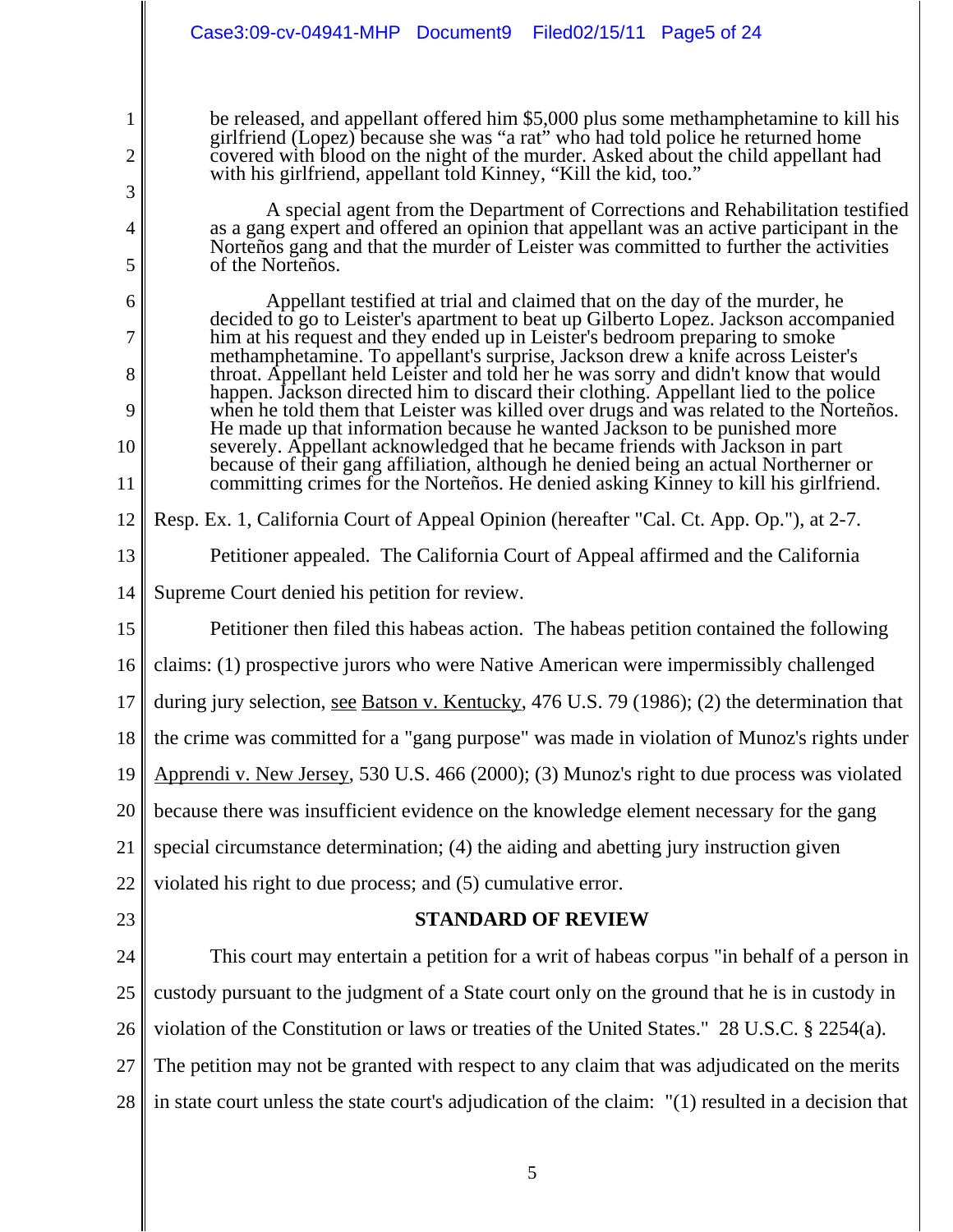## Case3:09-cv-04941-MHP Document9 Filed02/15/11 Page6 of 24

1 2 3 4 was contrary to, or involved an unreasonable application of, clearly established Federal law, as determined by the Supreme Court of the United States; or (2) resulted in a decision that was based on an unreasonable determination of the facts in light of the evidence presented in the State court proceeding." 28 U.S.C. § 2254(d).

5 6 7 8 "Under the 'contrary to' clause, a federal habeas court may grant the writ if the state court arrives at a conclusion opposite to that reached by [the Supreme] Court on a question of law or if the state court decides a case differently than [the] Court has on a set of materially indistinguishable facts." Williams (Terry) v. Taylor, 529 U.S. 362, 412-13 (2000).

9 10 11 12 13 14 15 16 17 "Under the 'unreasonable application' clause, a federal habeas court may grant the writ if the state court identifies the correct governing legal principle from [the] Court's decisions but unreasonably applies that principle to the facts of the prisoner's case." Id. at 413. "[A] federal habeas court may not issue the writ simply because that court concludes in its independent judgment that the relevant state-court decision applied clearly established federal law erroneously or incorrectly. Rather, that application must also be unreasonable." Id. at 411. A federal habeas court making the "unreasonable application" inquiry should ask whether the state court's application of clearly established federal law was "objectively unreasonable." Id. at 409.

# **DISCUSSION**

19 A. Batson Claim

20 21 Petitioner contends that the prosecutor exercised peremptory challenges against three prospective witnesses because they were Native Americans.

1. Background

18

22

23

24

25

26

27

28

Appellant, who is Native American, argues that he was denied a fair trial because the prosecution used its peremptory challenges to exclude three of the five Native American prospective jurors on the panel and no Native Americans were seated on the jury. [FN4. In addition to the three jurors excused by peremptory challenge, the court excused for hardship reasons prospective juror R.B., the tribal chairperson for the Elem Indian Colony. After the jury was sworn, but before opening statements, the court excused for cause an alternate juror described by defense counsel as "the only Native American juror that we have" after it came to light that the juror had failed to disclose information about his prior arrests and convictions. Appellant does not challenge the court's decision as to either of those two jurors.] We disagree.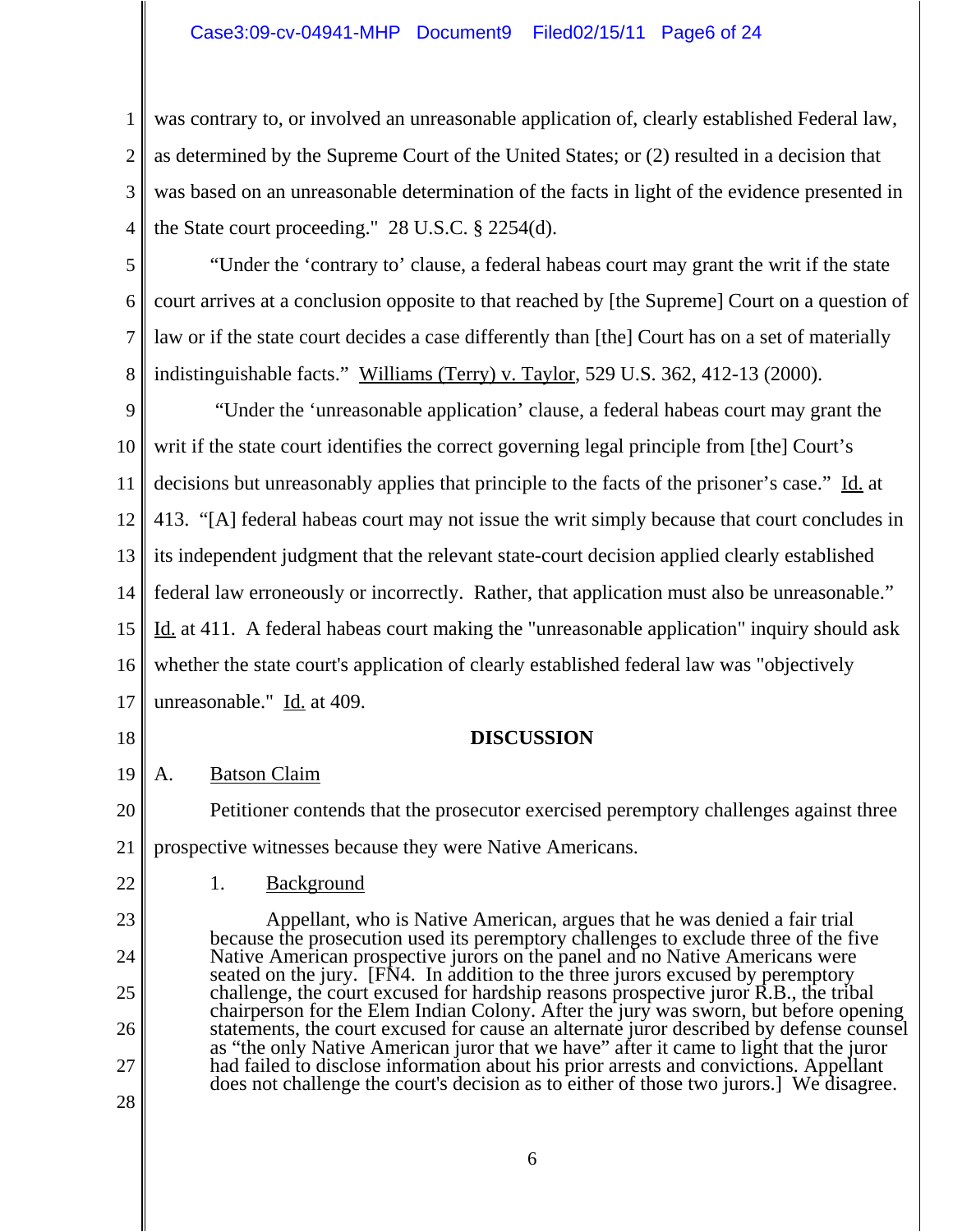Both the state and federal Constitutions prohibit the use of peremptory challenges during voir dire to remove prospective jurors due to their presumed group bias based on membership in a racial, ethnic or other cognizable group. (J.E.B. v. Alabama ex rel. T.B. (1994) 511 U.S. 127, 129; Batson, supra, 476 U.S. at p. 89; Wheeler*,* supra, 22 Cal.3d at pp. 276-277.) Claims of discrimination are evaluated using a three-step analysis. First, a party objecting to a peremptory challenge on this basis must establish a prima facie case of group bias "'by showing that the totality of the relevant facts gives rise to an inference of discriminatory purpose.'" (Johnson v. California (2005) 545 U.S. 162, 168.) Second, the party making the allegedly discriminatory peremptory challenge must offer a justification for excusing the juror. (Ibid.) Third, the trial court must decide whether the party objecting to the challenge has shown that it was motivated by group bias. (Ibid.)

#### 1. Proceedings Below

1

2

3

4

5

6

7

8

9

10

11

12

13

14

15

16

17

18

19

20

21

22

23

24

25

26

27

28

The prosecutor in this case exercised his third and fourth peremptory challenges against prospective jurors B.L. and J.L. B.L., a 58-year-old computer programmer with two grandchildren, stated on her written questionnaire that she was Native American. In response to questioning by the prosecutor during voir dire, she indicated that she had sat on a jury in an armed robbery case in 1990 that was unable to reach a verdict. When the prosecutor noted that she had not answered some of the questions on the questionnaire, including one asking whether she had had any positive or negative experiences with police officers, she stated she hadn't "had any contact either way." She thought she recognized defense counsel from a case in Clearlake in which she had been called for jury duty, but that case was dismissed and she did not think it would affect her ability to serve on the jury in appellant's case.

Juror J.L. was only briefly questioned during voir dire about the effect of medication he had mentioned in his questionnaire (which he stated he was no longer taking), but he provided detailed answers on many other subjects in his written questionnaire. A 66-year-old retired delivery truck driver with a history of other blue collar employment and some training in computers or business, he indicated, among other things, that he had been discharged from the military as "undesirable" in 1960 (though that status was "cleared" in 1972); that he had been prosecuted for auto theft in 1957 and was incarcerated for nine months; that he had been released from the army so the civilian authorities could pursue this case; that he had been a victim of domestic violence and did not believe he had been treated fairly when it was reported; and that he had been treated "quite badly" by Fremont police officers who apparently suspected him of some offense.

Defense counsel made a motion under Wheeler/Batson to challenge the dismissal of these two jurors, arguing that the prosecution had excused them because they were Native Americans. The prosecutor responded that he did not believe J.L. was Native American, but the trial court determined that a prima facie case had been made by the defense and called upon the prosecutor to state his reasons for the peremptory challenges.

The prosecutor explained that as to B.L., "She has a couple of prior marriages. She indicated that she had ... been a juror in [a] previous criminal case and they were unable to come to a verdict. I don't know if she was the hangup or if it was numerous people or what the problem was, but it causes me to have some concern. [¶] She did not answer the questions about whether-on her questionnaire about whether or not her prior jury service would influence the way she looks at the criminal justice system or whether or not it affected her desire to serve as a juror. [¶] She did not indicate with respect to question No. 35 whether or not that prior jury service experience, she would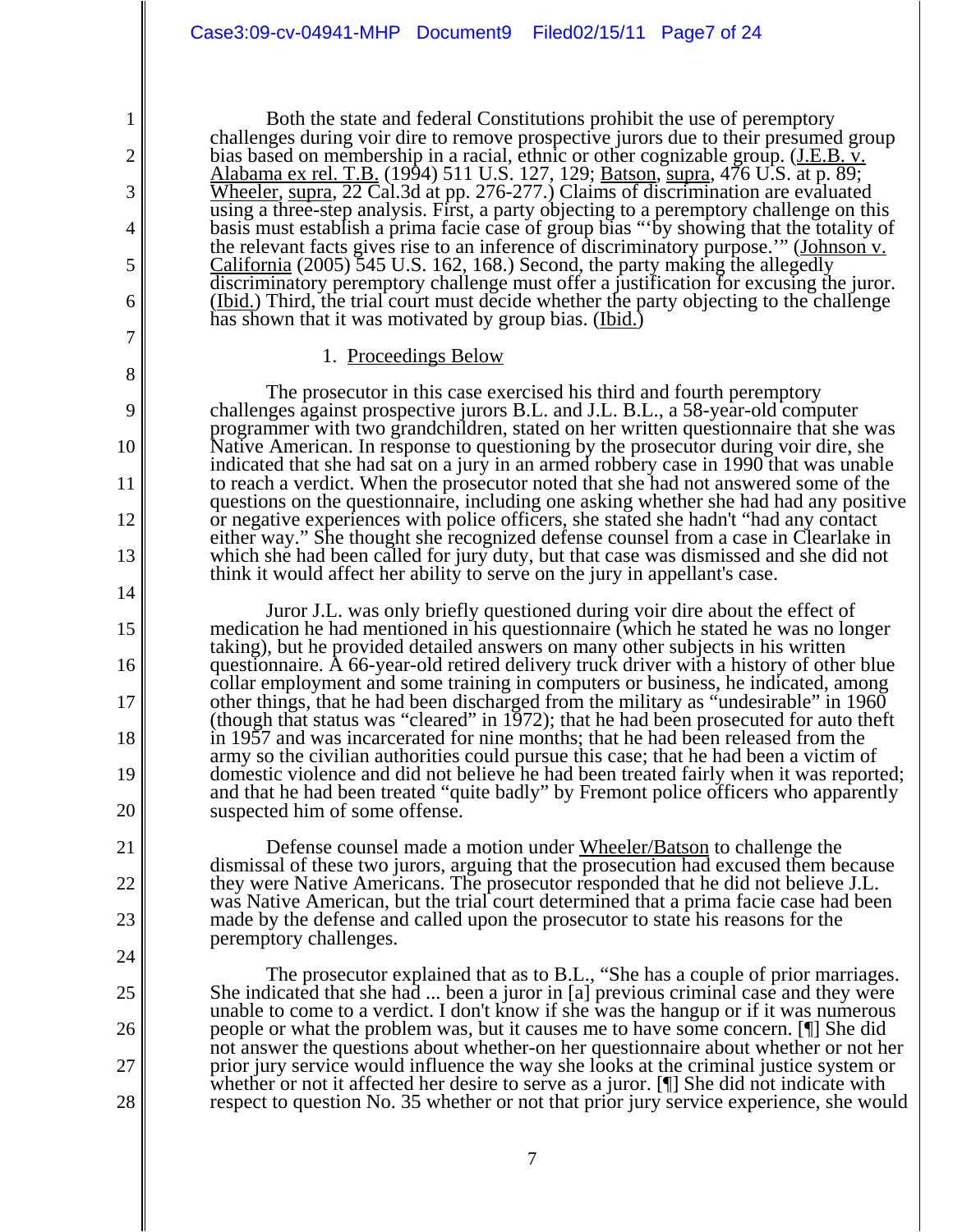2

3

4

5

6

7

8

9

10

11

12

13

14

15

16

17

18

19

20

21

22

23

24

25

26

27

28

be able to set that aside and decide the evidence presented at the trial in this case solely on the evidence presented. [¶] She also, on question 55, did not indicate whether or not she'd had any positive or negative experiences with police officers. [ With respect to whether or not she watches any programs related to police activities or investigation, she indicated that she does not watch any of those programs, which indicates to me that she does not have any interest in-at all in law enforcement, or at least causes me to have some concern that she might not, in combination with her failure to answer the questions about whether or not she'd had any positive or negative experiences with law enforcement officers. [¶] She indicated to me that she believed she met [defense counsel] before in Clearlake. I question whether or not-or she'd seen him in Clearlake.... I don't know if [defense counsel] has ever practiced law down in Clearlake. [¶] And then she also-I believe she had been in the county for some period of time, five years. She did not indicate that she knew any potential witnesses at all in this case. [¶] So the combination just causes me to have some doubts as to whether or not she would be a decent juror for the People in this case. And that, based on we've gone through I think 92 juror questionnaires, I had to make a list of people that I think would be the best jurors and those that wouldn't. And she was somewhat lower on the list than the people I would prefer to keep on the jury."

As to J.L., the prosecutor gave the following reasons: "Well, overall, I was just very uncomfortable-would be uncomfortable with him as a juror. I notice in his-different factors. He's been twice divorced. His reading-or his writing, I can't hardly read. He was discharged from the military as an undesirable. He indicates that it was since cleared in 1972, but I don't know what that means. He was at least initially in 1960 discharged from the military service as an undesirable. [¶] He has no experience serving as a juror in a criminal case. He has in the past been accused ... of auto theft. That was back in 1957. And he did admit that the was treated fairly in those cases, but that's just one other factor to consider. [¶] He indicated that he had previously been a victim of domestic violence and he doesn't-believes he wasn't treated fairly by law enforcement when it was reported, so I had some concern about whether or not he might be biased toward law enforcement because of that. [¶] He indicated, question no. 55, that he has had negative experiences with law enforcement. He didn't indicate that he had any positive experiences with law enforcement. [¶] And then the last thing would be that he's lived in this county six and a half years ... and he didn't indicate that he knew any potential witnesses in this case. This causes me to have some concern about whether or not he does any socializing or he's a loner or what. So it's that combination of things is the reason that I felt he would not be an appropriate juror for us."

After hearing the prosecutor's explanation, the court denied the Batson/Wheeler motion, concluding that B.L. and J.L. had been excused for race-neutral reasons stated by the prosecutor rather than because of their status as Native Americans. Voir dire continued, and included the questioning of prospective juror C.G.

On his questionnaire, C.G. indicated he would not be able to assess the testimony of a police officer using the same standards used to test the credibility of other witnesses. He noted that cops had a "budy code" [sic]. He could not be completely open minded and impartial because "wuder [sic] is he framed or did he do it?" He had seen the prosecutor before "on my cort [sic] case." Under questioning by counsel, C.G. stated that while he would not prejudge the case, he had strong feelings about the gang allegations and would have a hard time being impartial if the case involved a gang member attacking someone who was not part of the gang.

The prosecutor used a peremptory challenge to excuse C.G. and defense counsel made a second Batson/Wheeler motion, stating that he believed C.G. was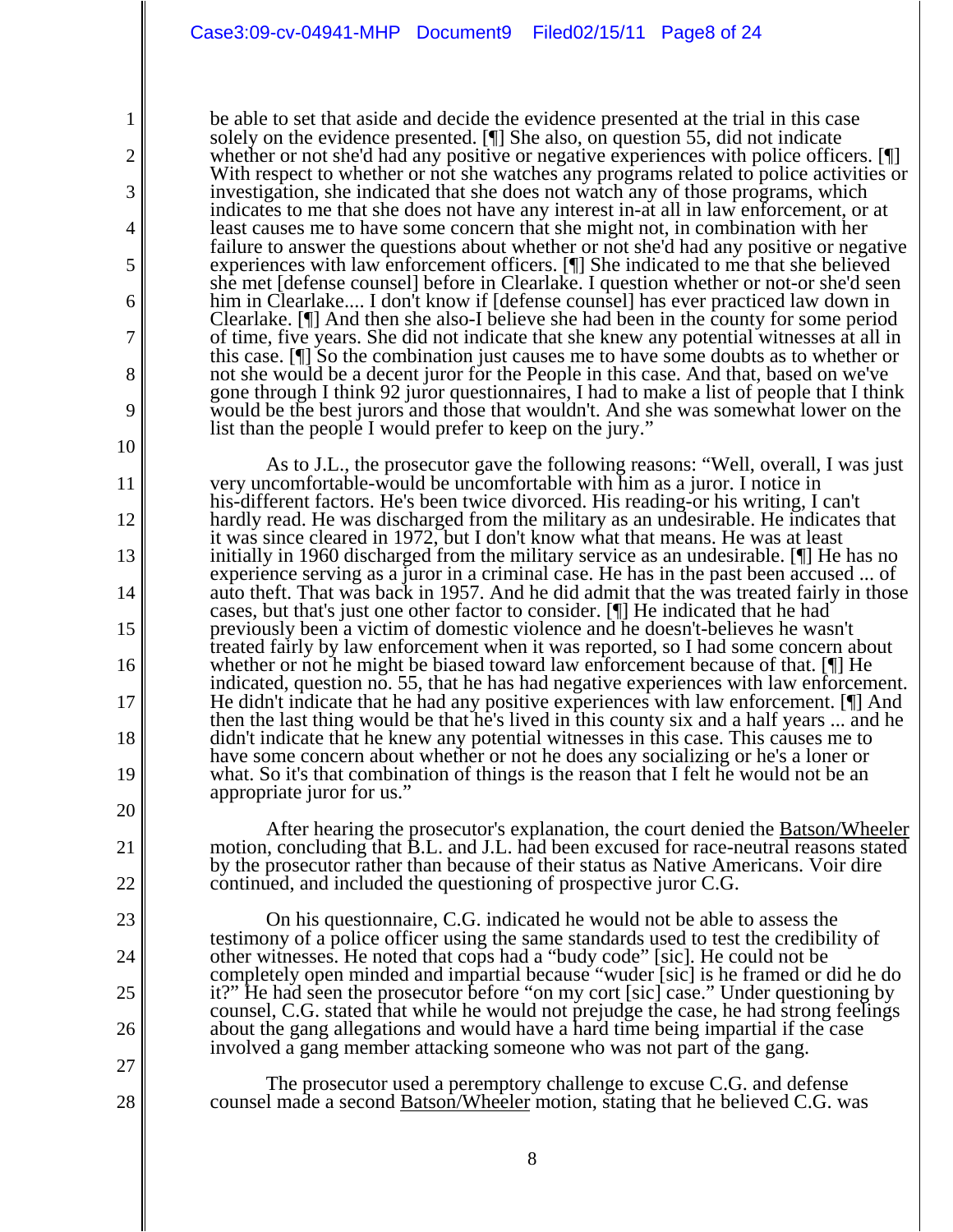# Case3:09-cv-04941-MHP Document9 Filed02/15/11 Page9 of 24

Native American based on his physical appearance and his membership in the California Indian Basket Weavers Association. Additionally, when asked whether he was a citizen of the United States in his questionnaire, he responded, "yes Y/Native." The prosecutor disputed that C.G. was Native American. He explained, however, that he had excused C.G. because of his limited intelligence, as evidenced by the responses to the questionnaire as well as the prosecutor's personal knowledge of him as a member of the community. The court concluded there was no prima facie showing that C.G. was Native American and denied the Batson/Wheeler motion on that basis.

6 Cal Ct. App. Op. at 8-12.

1

2

3

4

5

7

2. Standard

8 9 10 11 12 The Equal Protection Clause forbids peremptory challenges of potential jurors solely on account of their race. Batson v. Kentucky, 476 U.S. 79, 89 (1986). A party may raise an equal protection claim on behalf of a juror excluded because of the juror's race, regardless of whether the party and the excluded juror share the same race. Powers v. Ohio, 499 U.S. 400, 406 (1991).

13 14 15 16 17 18 19 20 21 22 Under Batson, a violation of equal protection is established in a three-step process. Batson, 476 U.S. at 96-98. First, the defendant must make a prima facie case that the prosecutor exercised a peremptory challenge on the basis of race "by showing that the totality of the relevant facts gives rise to an inference of discriminatory purpose." Id. at 93-94. Second, if the defendant makes a prima facie showing, the burden shifts to the prosecutor to articulate a race-neutral explanation for striking the juror in question. Id. at 94. Finally, if the prosecutor offers a race-neutral explanation for the challenge, the court must determine whether, despite the prosecutor's proffered explanation, the defendant has carried the burden of proving purposeful discrimination. Id. at 97-98. In doing so, the court evaluates the totality of the relevant facts. Ali v. Hickman*,* 571 F.3d 902, 908 (9th Cir. 2009).

23 24

3. Analysis

a. Prospective Juror CG

25 26 27 28 A party establishes a prima facie equal protection violation based on race by showing that: (1) The defendant is a member of a cognizable racial group, (2) the group's members have been excluded from the jury, and (3) the circumstances of the case raise an inference that the exclusion was based on race. Batson, 476 U.S. at 96. Here, the trial court found that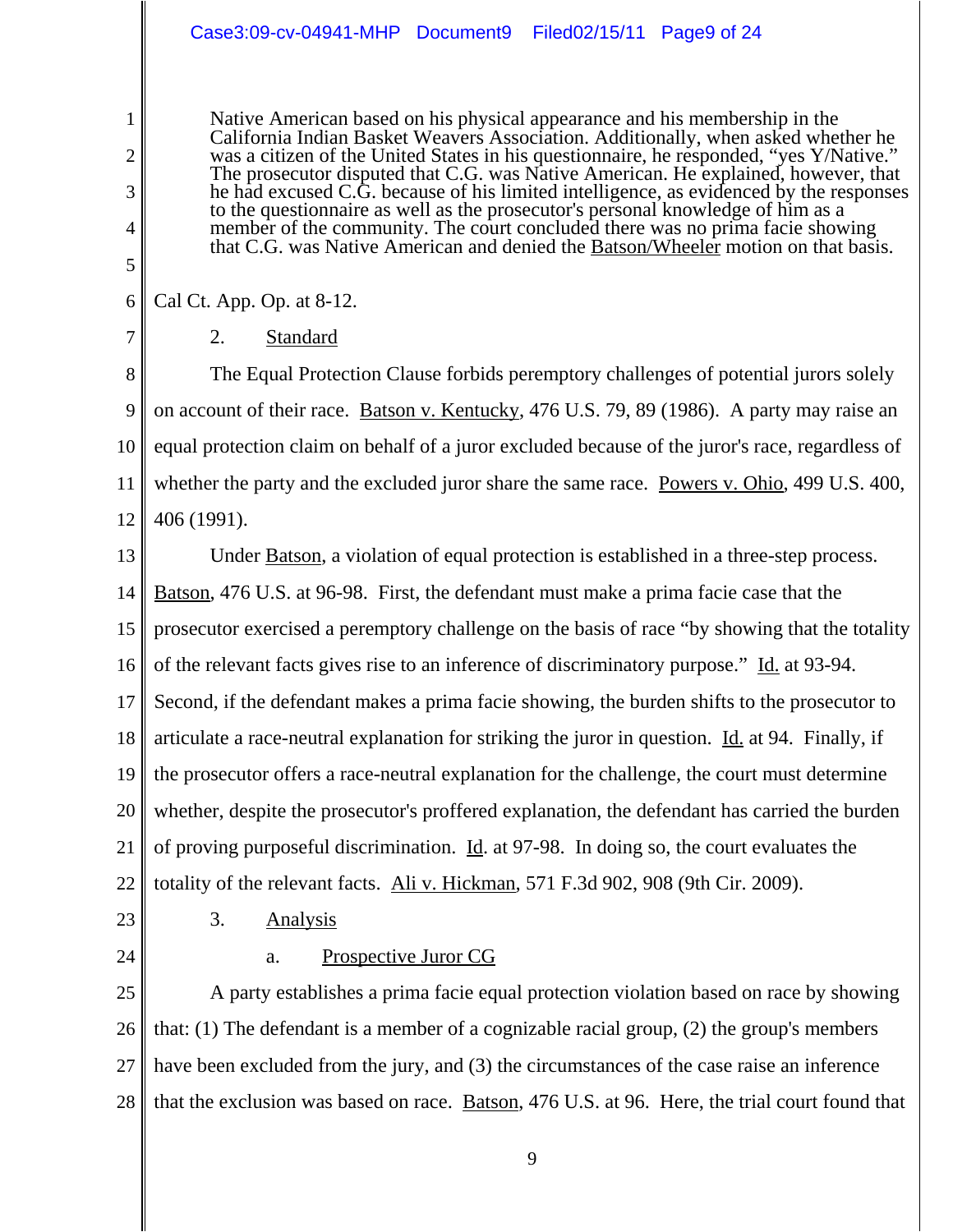1 there was no prima facie case because petitioner had not established that C.G. was Native

2 American.

3

4

5

6

7

8

9

10

11

12

13

The California Court of Appeal rejected the Batson claim as to C.G., saying:

 Turning first to the prosecutor's peremptory challenge made to C.G., we consider whether substantial evidence supports trial court's conclusion that there was no prima facie case of discrimination because the defense did not demonstrate C.G. was in fact Native American. (People v. Smith (2005) 35 Cal.4th 334, 346-347.) The defense pointed to three circumstances suggesting C.G. was a Native American: his physical appearance, his membership in an Indian Basket Weavers group and his description of his American citizenship as "Native." The trial court was in the best position to assess C.G.'s physical appearance, and we defer to its implicit conclusion that C.G. was not obviously a Native American. There was no showing that membership in the basket weaving association required tribal membership or Native American heritage. Finally, the reference to "Native" citizenship appears more likely to be an indication that C.G. acquired his United States citizenship at birth rather than through naturalization. Substantial evidence supports the court's conclusion that the defense failed to demonstrate the juror's membership in a cognizable class. [FN5. Although we need not reach the issue, we note that the jury questionnaire submitted by C.G. was replete with grammar and spelling errors. The overall tenor of the questionnaire responses tends to support the prosecutor's explanation that he excused C.G. because he believed he did not have the intellectual sophistication desirable in a juror hearing a complex murder trial.]

14 Cal. Ct. App. Op. at 12.

15 16 17 18 19 20 21 22 23 24 25 26 The evidence as to CG's race was: (1) defense counsel's statement that he "believe[d]" CG to be Native American, based on his appearance; (2) the prosecutor's insistence, based on having lived in the community for forty years and having "seen [CG] around a lot," that CG in fact was not Native American; (3) CG's statement on his juror questionnaire that he was a member of the "California Indian Basket Weavers Association;" (4) CG's answer on his questionnaire to the question "[a]re you a citizen of the United States?," to which he answered: "yes Y/NATive.[capitalization in original];" and (5) the trial court's finding (presumably based at least in part of the court's personal observation of CG) that "there's not a prima facia [sic] showing that this juror is a Native American or a member of any class to which Wheeler-Batson would apply." Ex. 5 (Augmented Reporter's Transcript), part 12 at 280-83. On this record, the state courts that reviewed the trial court's ruling certainly could

27 28 have reached the opposite conclusion, there being evidence on both sides of the question, but whether they could have done so is not the question here – because whether a challenged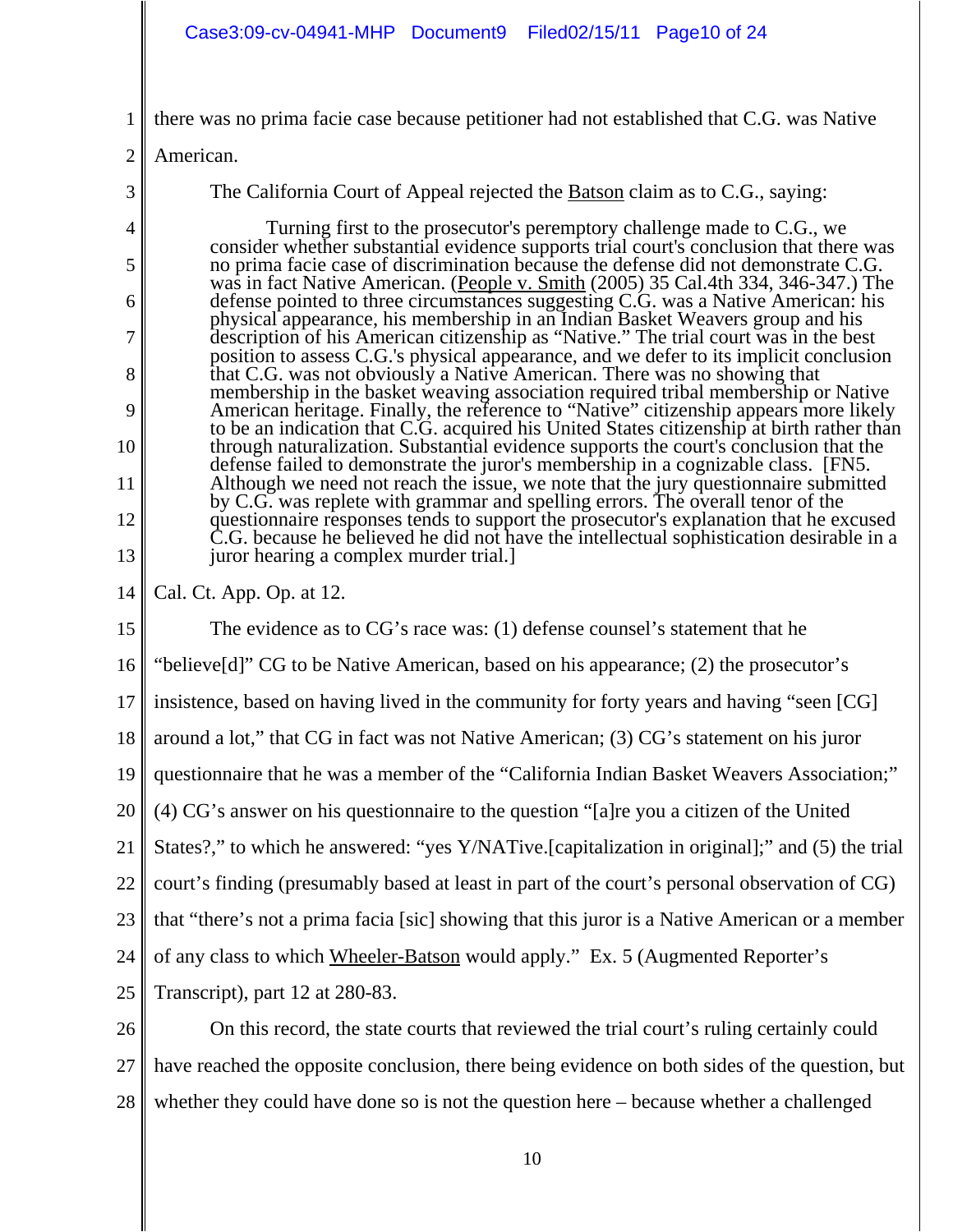1 2 3 4 5 6 7 juror is a member of a cognizable racial group is a question of fact, this court can grant relief on this claim only if the state court's finding was "an unreasonable determination of the facts in light of the evidence presented in the State court proceeding." 28 U.S.C. § 2254(d). The trial court's own observation; the prosecutor's opinion, based on knowing CG in the community; and the ambiguity of the evidence on the other side, all support the conclusion that the state court's finding of fact was not unreasonable. The *Batson* claim is without merit as to CG.

8

9

10

11

12

13

14

15

16

17

18

19

20

21

22

23

24

25

26

27

28

### b. Prospective Jurors B.L. and J.L.

The prosecutor in this case exercised his third and fourth peremptory challenges against prospective jurors B.L. and J.L. B.L., a 58-year-old computer programmer with two grandchildren, stated on her written questionnaire that she was Native American. In response to questioning by the prosecutor during voir dire, she indicated that she had sat on a jury in an armed robbery case in 1990 that was unable to reach a verdict. When the prosecutor noted that she had not answered some of the questions on the questionnaire, including one asking whether she had had any positive or negative experiences with police officers, she stated she hadn't "had any contact either way." She thought she recognized defense counsel from a case in Clearlake in which she had been called for jury duty, but that case was dismissed and she did not think it would affect her ability to serve on the jury in appellant's case.

Juror J.L. was only briefly questioned during voir dire about the effect of medication he had mentioned in his questionnaire (which he stated he was no longer taking), but he provided detailed answers on many other subjects in his written questionnaire. A 66-year-old retired delivery truck driver with a history of other blue collar employment and some training in computers or business, he indicated, among other things, that he had been discharged from the military as "undesirable" in 1960 (though that status was "cleared" in 1972); that he had been prosecuted for auto theft in 1957 and was incarcerated for nine months; that he had been released from the army so the civilian authorities could pursue this case; that he had been a victim of domestic violence and did not believe he had been treated fairly when it was reported; and that he had been treated "quite badly" by Fremont police officers who apparently suspected him of some offense.

Defense counsel made a motion under *Wheeler/Batson* to challenge the dismissal of these two jurors, arguing that the prosecution had excused them because they were Native Americans. The prosecutor responded that he did not believe J.L. was Native American, but the trial court determined that a prima facie case had been made by the defense and called upon the prosecutor to state his reasons for the peremptory challenges.

The prosecutor explained that as to B.L., "She has a couple of prior marriages. She indicated that she had ... been a juror in [a] previous criminal case and they were unable to come to a verdict. I don't know if she was the hangup or if it was numerous people or what the problem was, but it causes me to have some concern. [¶] She did not answer the questions about whether-on her questionnaire about whether or not her prior jury service would influence the way she looks at the criminal justice system or whether or not it affected her desire to serve as a juror. [I] She did not indicate with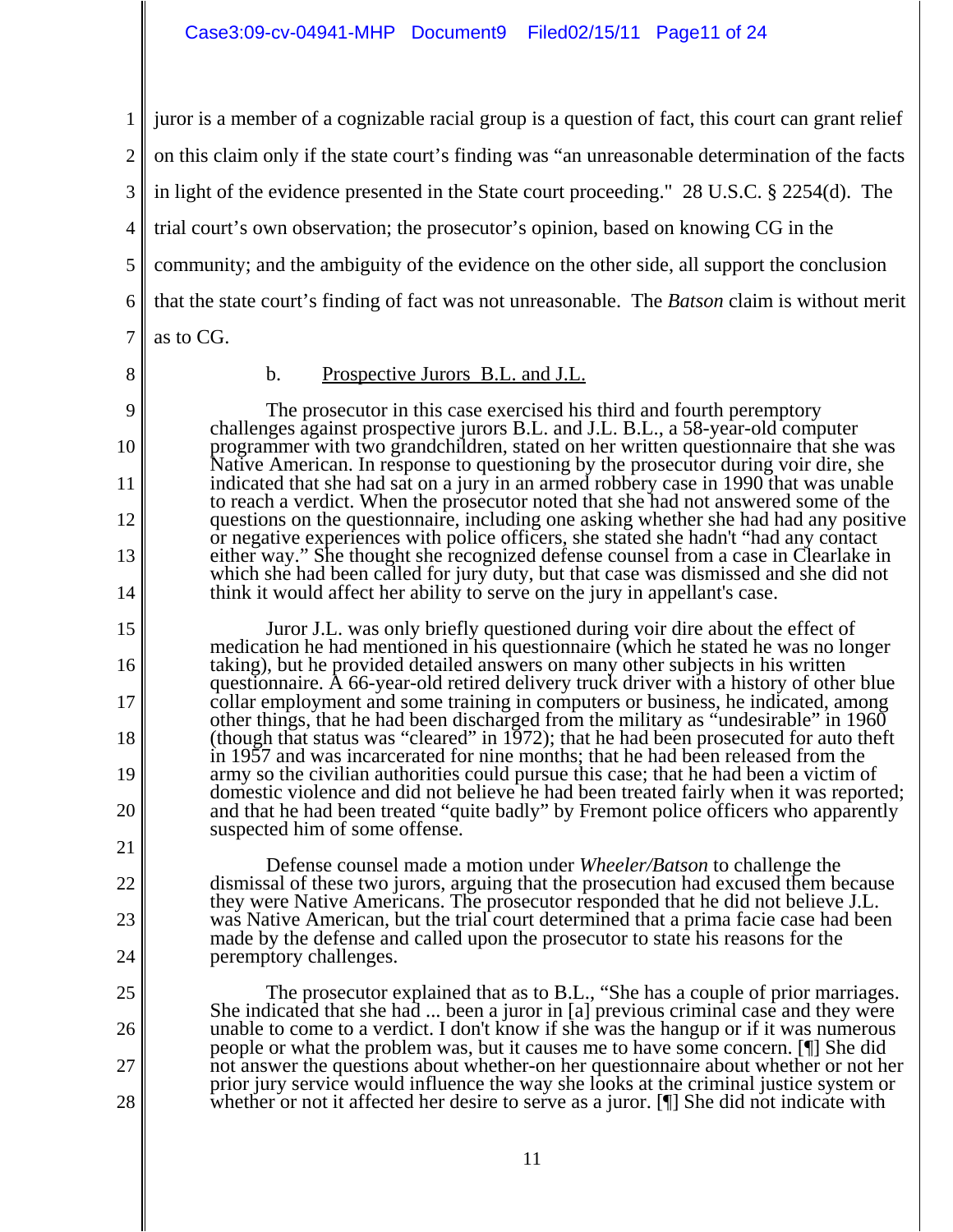respect to question No. 35 whether or not that prior jury service experience, she would be able to set that aside and decide the evidence presented at the trial in this case solely on the evidence presented. [¶] She also, on question 55, did not indicate whether or not she'd had any positive or negative experiences with police officers. [ With respect to whether or not she watches any programs related to police activities or investigation, she indicated that she does not watch any of those programs, which indicates to me that she does not have any interest in-at all in law enforcement, or at least causes me to have some concern that she might not, in combination with her failure to answer the questions about whether or not she'd had any positive or negative experiences with law enforcement officers. [¶] She indicated to me that she believed she met [defense counsel] before in Clearlake. I question whether or not-or she'd seen him in Clearlake.... I don't know if [defense counsel] has ever practiced law down in Clearlake. [¶] And then she also-I believe she had been in the county for some period of time, five years. She did not indicate that she knew any potential witnesses at all in this case. [¶] So the combination just causes me to have some doubts as to whether or not she would be a decent juror for the People in this case. And that, based on we've gone through I think 92 juror questionnaires, I had to make a list of people that I think would be the best jurors and those that wouldn't. And she was somewhat lower on the list than the people I would prefer to keep on the jury."

As to J.L., the prosecutor gave the following reasons: "Well, overall, I was just very uncomfortable-would be uncomfortable with him as a juror. I notice in his-different factors. He's been twice divorced. His reading-or his writing, I can't hardly read. He was discharged from the military as an undesirable. He indicates that it was since cleared in 1972, but I don't know what that means. He was at least initially in 1960 discharged from the military service as an undesirable. [¶] He has no experience serving as a juror in a criminal case. He has in the past been accused ... of auto theft. That was back in 1957. And he did admit that the was treated fairly in those cases, but that's just one other factor to consider. [¶] He indicated that he had previously been a victim of domestic violence and he doesn't-believes he wasn't treated fairly by law enforcement when it was reported, so I had some concern about whether or not he might be biased toward law enforcement because of that. [¶] He indicated, question no. 55, that he has had negative experiences with law enforcement. He didn't indicate that he had any positive experiences with law enforcement. [¶] And then the last thing would be that he's lived in this county six and a half years ... and he didn't indicate that he knew any potential witnesses in this case. This causes me to have some concern about whether or not he does any socializing or he's a loner or what. So it's that combination of things is the reason that I felt he would not be an appropriate juror for us."

After hearing the prosecutor's explanation, the court denied the *Batson/Wheeler* motion, concluding that B.L. and J.L. had been excused for race-neutral reasons stated by the prosecutor rather than because of their status as Native Americans.

Cal. Ct. App. Op. at 8-11.

1

2

3

4

5

6

7

8

9

10

11

12

13

14

15

16

17

18

19

20

21

22

23

24

25 The court of appeal rejected petitioner's claims as to these two prospective jurors, saying:

26 27 28 Several race-neutral reasons suggest that J.L. would not have been a desirable juror for the prosecution. He had been dishonorably discharged from the military, charged with and apparently convicted of theft (his questionnaire indicated that he had served time in the Deuel Vocational Institute), and he had had negative experiences with law enforcement. Additionally, while the trial court had found a prima facie case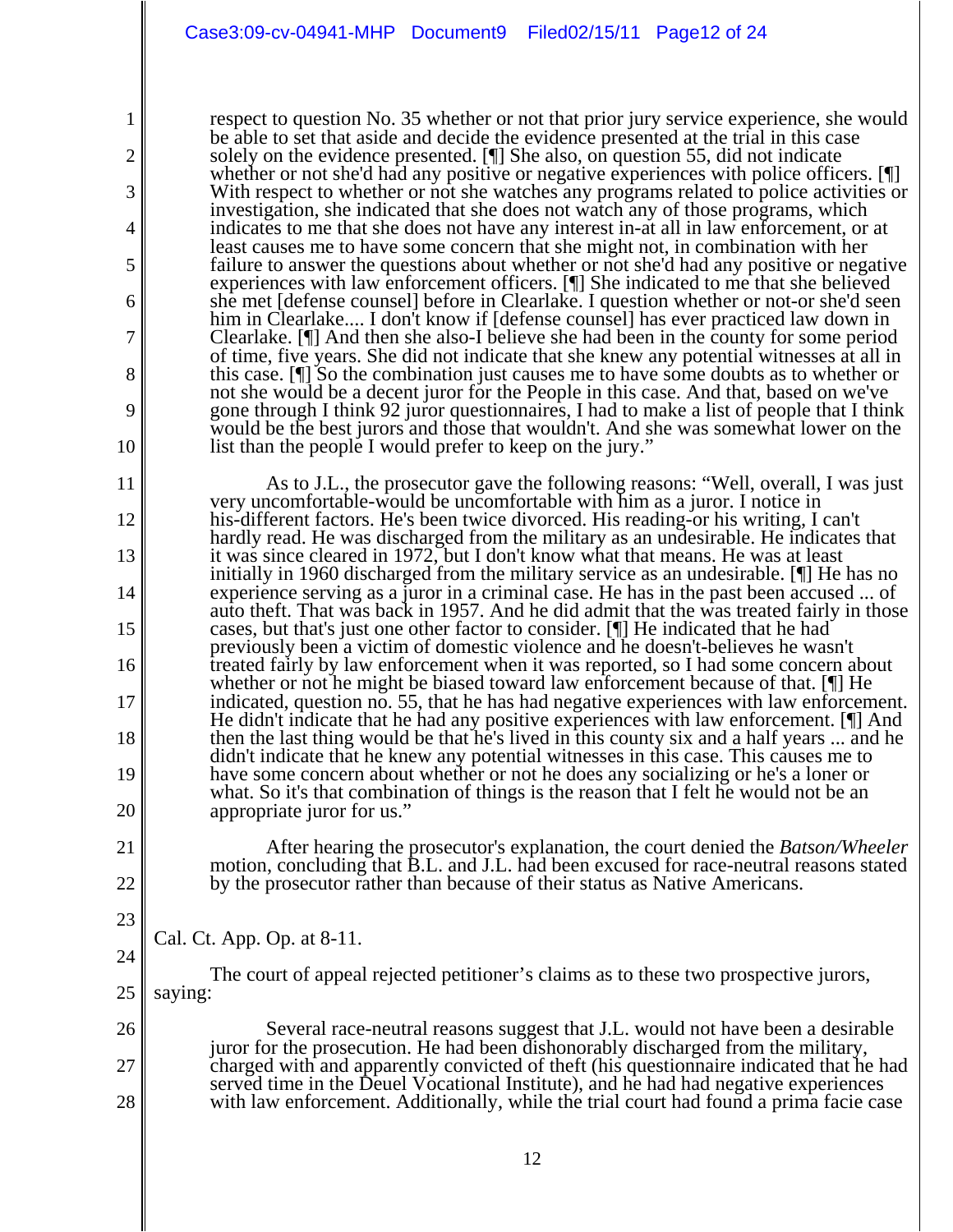necessitating an explanation from the prosecutor, it was entitled to credit the prosecutor's explanation that he did not believe J.L. was a Native American. From these circumstances, the court could reasonably conclude the peremptory challenge of J.L. was not motivated by presumed group bias based on his (possible) Native American heritage.

Appellant offers a number of arguments as to why the reasons relied upon to dismiss J.L. were pretextual: (1) J.L.'s status as someone who had been twice divorced could not have been a valid reason when the prosecutor accepted two jurors who had been twice divorced and four jurors who had been once divorced; (2) the prosecutor's claim that J.L.'s handwriting on his questionnaire was illegible was not supported by the record; (3) the prosecutor did not ask J.L. for clarification about his discharge from the military, even though he relied on this as a reason to dismiss J.L. from jury service; (4) J.L.'s lack of experience in serving on a criminal trial could not have been a valid reason when a number of jurors accepted by the prosecution had no criminal jury experience either; (5) it was "implausible" the prosecutor would rely on a 50-year-old theft accusation to excuse a juror; (6) one juror accepted by the prosecution also reported a negative experience with law enforcement; (7) J.L.'s noted unfamiliarity with any of the witnesses in the case, despite his residency in Lake County, was not a legitimate reason when nine of the fourteen jurors and alternates who were seated similarly did not know any witnesses and in any event, knowing a witness was a circumstance that would just as easily trigger a challenge.

Appellant's use of a comparative juror analysis does not persuade us that the trial court erred in denying the *Batson/Wheeler* motion. It is clear from the prosecutor's explanation that he did not rely on any single circumstance when he excused J.L. It is equally clear that while some of the reasons given by the prosecutor for excusing J.L. applied to other jurors who were ultimately seated, none of the seated jurors had the same combination of characteristics as J.L. "While an advocate may be concerned about a particular answer, another answer may provide a reason to have greater confidence in the overall thinking and experience of the panelist. Advocates do not evaluate panelists based on a single answer. Likewise, reviewing courts should not do so." (*People v. Lenix*, *supra*, 44 Cal.4th at p. 631; *see also People v. Cruz* (2008) 44 Cal.4th 636, 660.)

19 Cal. Ct. App. Op. at 13-14.

1

2

3

4

5

6

7

8

9

10

11

12

13

14

15

16

17

18

20

The trial court's ruling that the strikes were not discriminatory was a ruling on the

21 third step of the Batson trio. The findings of the state trial court on that issue –

22 discriminatory intent – are findings of fact entitled to the presumption of correctness in

23 federal habeas review. Purkett v. Elem, 514 U.S. 765, 769 (1995). So are the findings, if

24 any, of the state appellate court. Mitleider v. Hall, 391 F.3d 1039, 1050 (9th Cir. 2004);

25 Williams v. Rhoades, 354 F.3d 1101, 1108 (9th Cir. 2004). The petitioner must show the

26 state court's conclusion to be "an unreasonable determination of the facts in light of the

27 evidence presented in the state court proceeding." Id. (citing 28 U.S.C.  $\S$  2254(d)(2)); see

28 also Kesser v. Cambra, 465 F.3d 351, 368 (9th Cir. 2006) (finding that California Court of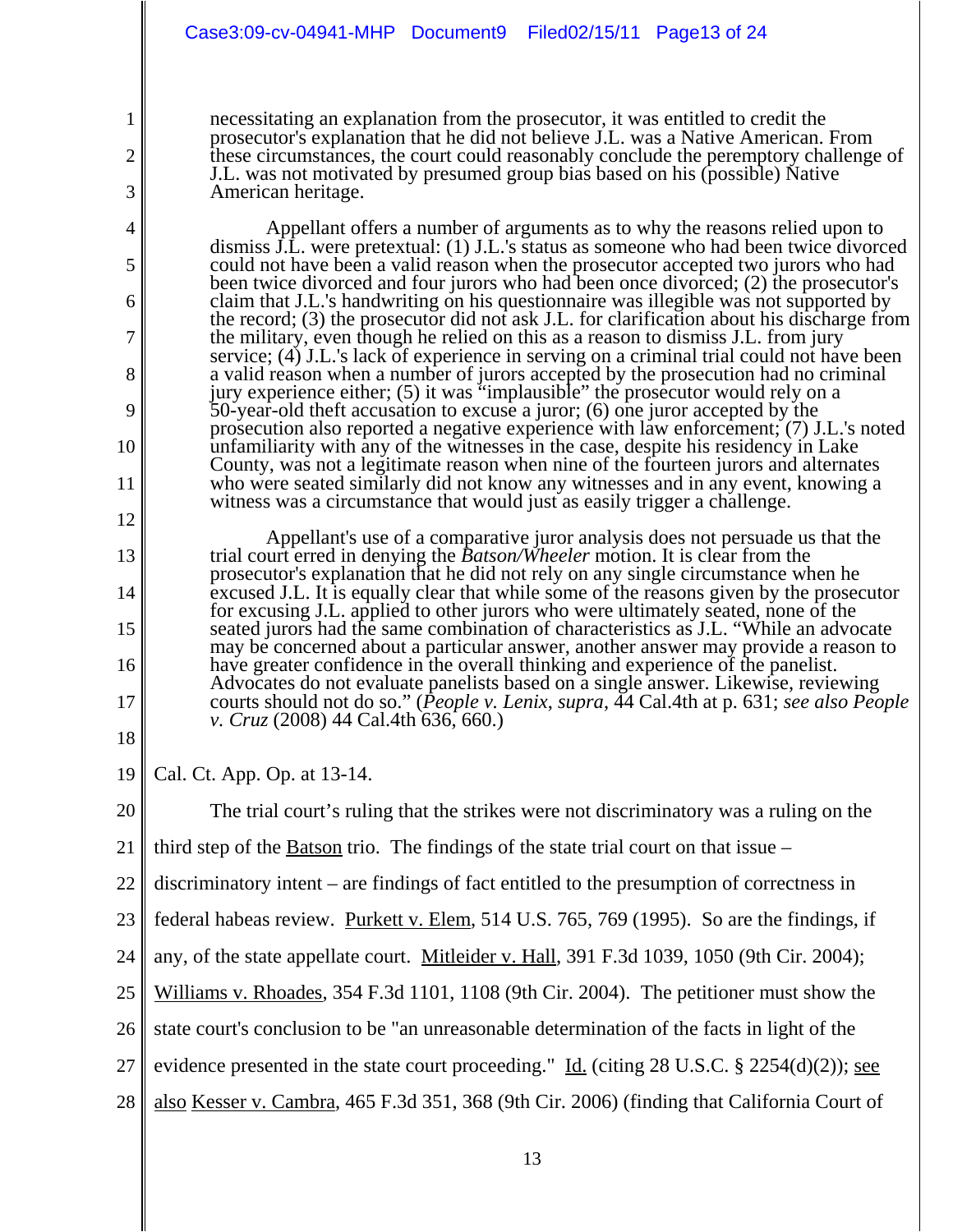# Case3:09-cv-04941-MHP Document9 Filed02/15/11 Page14 of 24

1 2 3 4 5 6 7 8 9 10 11 12 13 14 15 16 17 18 19 20 21 22 23 24 25 26 27 28 Appeal's conclusion that a strike was not racially based was unreasonable determination under 28 U.S.C. § 2254(d)(2)). Therefore, a federal habeas court can only grant habeas relief "if it was unreasonable to credit the prosecutor's race-neutral explanations for the Batson challenge." Rice v. Collins, 546 U.S. 333, 338 (2006). For prospective juror J.L., the prosecutor's explanation included the facts that J.L. had been convicted of a felony and served time, albeit a long time ago, and had stated on the jury questionnaire that he was not treated fairly by the police. Furthermore, because these facts were true of no one who was chosen to serve on the jury, comparative juror analysis is irrelevant to this strike. Given how important these facts would be to a prosecutor, the state courts were not unreasonable in rejecting this claim. As to prospective juror B.L., the court of appeal said: We finally consider the prosecutor's challenge to B.L. The court could reasonably conclude that the prosecutor excused B.L. for the nondiscriminatory reasons stated: among other things, that she had previously sat on a criminal jury that had not reached a verdict, that she did not watch television shows about the police, suggesting a lack of interest in law enforcement, and that she had not given answers on the questionnaire about positive or negative experiences with law enforcement. It is true that unlike J.L. and C.G., B.L. did not describe experiences or express views suggesting an overt antipathy toward law enforcement or the authorities. But the prosecutor's explanation shows that while he did not necessarily believe B.L. was unsuitable as a juror, he had concluded that there were others on the panel of 92 people who would make better jurors from the prosecution's perspective. This was a plausible explanation in light of her responses when they are viewed as a whole. Cal. Ct. App. Op. at 14-15. The prosecutor said that he had exercised the strike based on "a combination of things." Ex. 5, part 11 at 233. His "primary concern" was that B.L. had previously sat on a criminal jury that did not reach a verdict, and, a related point, that she had not answered the question on the jury questionnaire whether her prior jury experience had affected her attitude to law enforcement and whether she could set aside her previous jury experience and decide the case on only the evidence presented at the trial. Id. at 234. The other reasons he gave for the strike were that (1) B.L. had "a couple of prior marriages;" (2) she did not watch television shows about the police, suggesting a lack of interest in law enforcement; (3) she had not given answers on the questionnaire about positive or negative experiences with law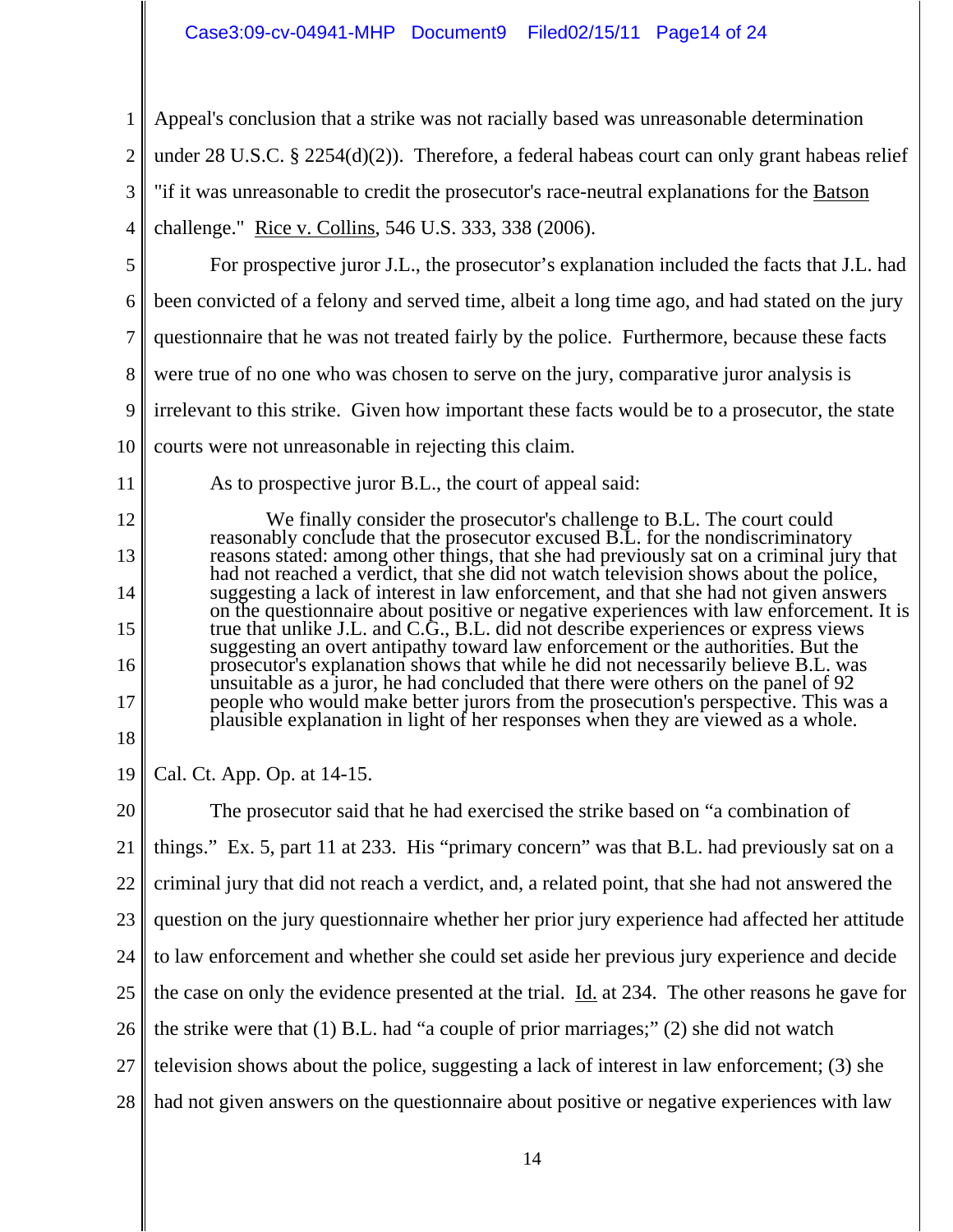| 1              | enforcement; (4) she thought she had seen the defense attorney in Clearlake, the implication                                                                                           |
|----------------|----------------------------------------------------------------------------------------------------------------------------------------------------------------------------------------|
| $\overline{2}$ | being that her recollection was incorrect; and (5) she had lived in Clearlake for five years but                                                                                       |
| 3              | did not know any of the potential witnesses. Id. at 234-35. In summary, "the combination                                                                                               |
| 4              | just caused me to have some doubts as to whether or not she would be a decent juror for the                                                                                            |
| 5              | People in this case. And that, based on we've gone through I think 92 jury questionnaires, I                                                                                           |
| 6              | had to make a list of people that I think would be the best jurors and those that wouldn't.                                                                                            |
| $\overline{7}$ | And she was somewhat lower on the list than the people I would prefer to keep on the jury."                                                                                            |
| 8              | Id. at 235.                                                                                                                                                                            |
| 9              | The reasons given by the prosecutor for the strike are not discriminatory on their face.                                                                                               |
| 10             | Thus the question is whether they were pretextual, a disguise for racism.                                                                                                              |
| 11             | Petitioner argued on appeal that comparative juror analysis showed that these reasons                                                                                                  |
| 12             | were pretextual. The court of appeal addressed the point:                                                                                                                              |
| 13             | As with J.L., appellant argues that a number of circumstances suggest                                                                                                                  |
| 14             | the reasons offered to exclude B.L. were pretextual: (1) the fact she had $a^2$<br>couple" of prior marriages was not a valid reason when two alternate jurors had                     |
| 15             | been divorced twice and other jurors had been divorced once; (2) the<br>prosecution could not have reasonably relied on her prior jury experience on a                                 |
| 16             | criminal case where no verdict was reached when two other jurors whom he<br>accepted had served on juries that did not return a verdict; $(3)$ the prosecutor's                        |
| 17             | observation that B.L. had not answered some questions on the questionnaire<br>was equally true of other jurors, and could not have been an actual reason for                           |
| 18             | excusing B.L. when he did not follow up on voir dire by asking her about the<br>omitted responses; (4) though the prosecutor noted that B.L. had not answered                          |
| 19             | a question on the question aire as to whether she had had any positive or<br>negative experiences with law enforcement, six seated jurors had not answered                             |
| 20             | the same question and the prosecutor failed to ask B.L. any follow-up questions<br>on the subject; (5) other jurors who were accepted did not watch television                         |
| 21             | police shows; (6) the record did not support the prosecution's stated assumption<br>that B.L. was untruthful or mistaken about seeing defense counsel in the                           |
| 22             | Clearlake courthouse; (7) it was anomalous to rely on B.L.'s indication that she<br>did not know any potential witnesses when a number of the jurors seated also                       |
| 23             | did not know any witnesses and there was no reason "a law-abiding 58-year old<br>grand mother would know any witnesses here."                                                          |
| 24             | The ultimate question is not whether the prosecutor was correct in his                                                                                                                 |
| 25             | assessment of B.L.'s desirability as a juror, but whether he excused her for a<br>discriminatory reason. The prosecutor is presumed to use peremptory challenges in a                  |
| 26             | constitutional manner and deference is given to the court's ability to distinguish "bona"<br>fide reasons" from "sham excuses." ( <i>People v. Avila</i> (2006) 38 Cal. 4th 491, 541.) |
| 27             | Though it is possible to parse the individual reasons given by the prosecution and<br>conclude many of those reasons applied to other jurors, appellant acknowledges that              |
| 28             | none of the seated jurors shared the particular combination of traits that the prosecutor<br>found worrisome. "[P] otential jurors are not products of a set of cookie cutters."       |
|                |                                                                                                                                                                                        |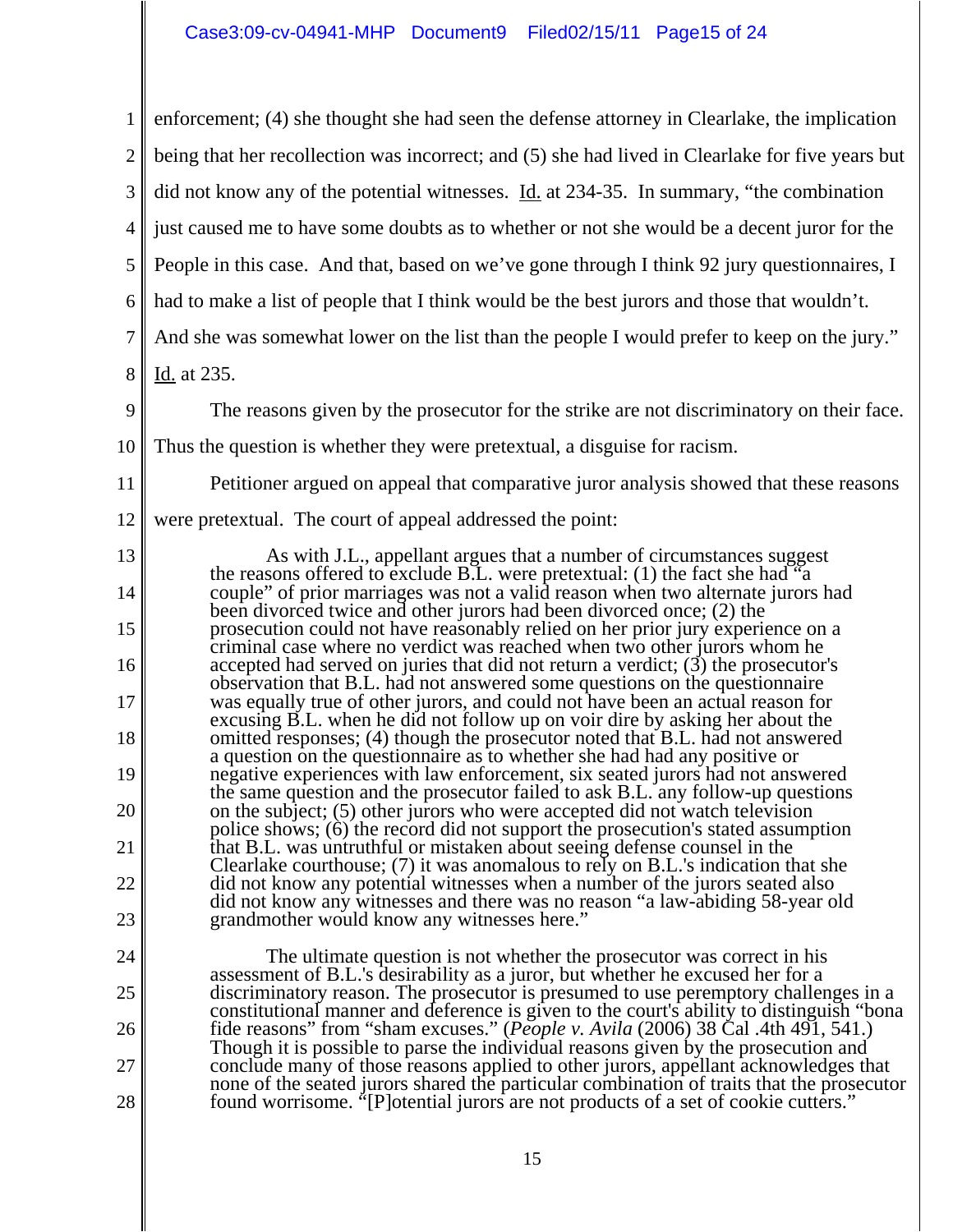# Case3:09-cv-04941-MHP Document9 Filed02/15/11 Page16 of 24

(*Miller-El II*, *supra*, 545 U.S. at p. 247, fn. 6.) "Two panelists might give a similar answer on a given point. Yet the risk posed by one panelist might be offset by other answers, behavior, attitudes or experiences that make one juror, on balance, more or less desirable. These realities, and the complexity of human nature, make a formulaic comparison of isolated responses an exceptionally poor medium to overturn a trial court's factual finding." (*Lenix*, *supra*, at p. 624; *see also Jurado*, *supra*, 38 Cal.4th at p. 105.)

5 Cal. Ct. App. Op. at  $14-16$ <sup>1</sup>

1

2

3

4

6 7 8 9 10 11 12 13 14 15 16 17 18 19 20 21 22 23 24 25 26 27 28 Comparative juror analysis -- i.e., determining whether non-challenged jurors possess any of the characteristics on which the prosecution challenged jurors in the protected group - may tend to prove discrimination at the third **Batson** step. Snyder v. Louisiana, 552 U.S. 474, 483-84 (2008); Miller-El v. Dretke, 545 U.S. 231, 242-43 (2005) ("Miller-El II"); Kesser v. Cambra, 465 F.3d 351, 360 (9th Cir. 2006). Here the court of appeal did conduct a comparative juror analysis, and impliedly concluded that the analysis did not show pretext because none of the seated jurors had the same combination of traits listed by the prosecutor as those giving rise to his strike of B.L. This was, at a minimum, a different approach than that in Miller-El II, where the Court engaged in a more sophisticated analysis. In comparing two stricken African-American jurors with white jurors who were seated, the Court noted that "when we look for nonblack jurors similarly situated to [the stricken juror], we find strong similarities as well as some differences. [footnote omitted] But the differences seem far from significant  $\dots$ ." Id. at 247. A hypothetical example: if a prosecutor were to give reasons one through six for striking a juror in a protected class, and a seated juror were similar on points one through five but differed as to reason six, that would not end the inquiry. If reason six was frivolous or otherwise insubstantial, that a juror was seated who was similar on the other five points would be evidence of discrimination. The court of appeals here did not do that, but the sketchiness of the court of appeal's rationale is irrelevant, because in a very recent case, the United States Supreme Court made clear that in applying the AEDPA a federal habeas court looks only to the result reached in state court, not the reasoning the state court used in reaching that result. Harrington v.Richter, 131 S.Ct. 770, 784-85 (2011). It is the petitioner's burden to show there was no reasonable basis for the state court's denial of relief. Id.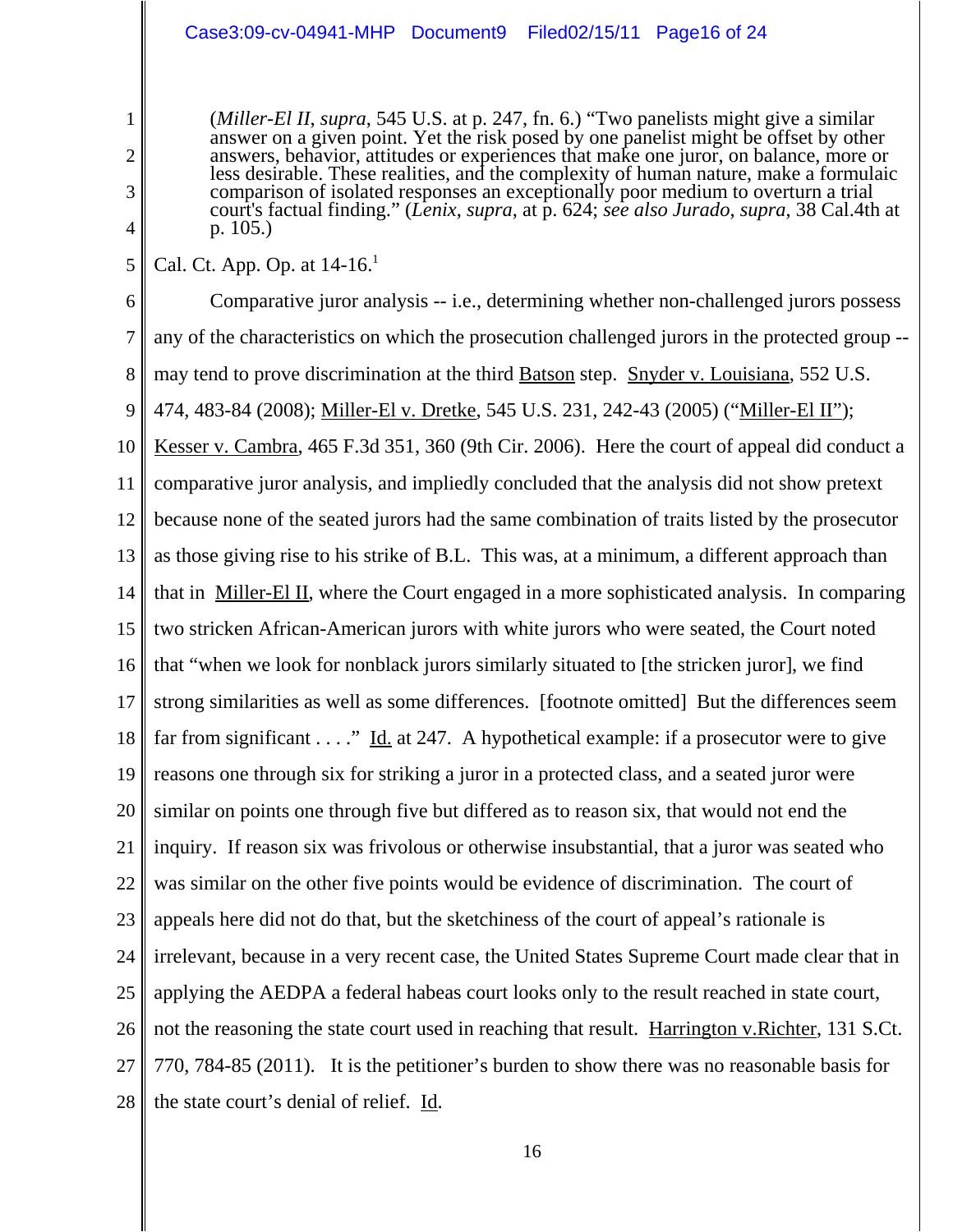1 2 3 4 5 6 7 8 Here, reason three, the prosecutor's doubt about the accuracy of B.L.'s belief she had seen the defense attorney in Clearlake, is weak, but not complete nonsense – a suspicion that a juror could not accurately recall facts could be a valid concern. Reason four, that B.L. did not know any of the witnesses that were going to appear at trial, is inexplicable. As to reason one, comparative juror analysis shows that two jurors who were not stricken had been divorced twice, as had B.L., so reason one is not strong by itself. See Ex. 4 (clerk's transcript, 2d supplemental) at 231, 250. Neither of the twice-divorced seated jurors had served on a hung jury, however. Id. at 234, 253.

9 10 11 12 13 14 15 16 17 The other reasons are more substantial. They fall into two groups, about prior jury experience and attitude to law enforcement. B.L. had served on a hung jury and did not answer the question on the jury questionnaire asking whether she could set aside her prior jury experience in deciding this case, and she did not answer the questionnaire questions about whether her prior jury experience had affected her attitude towards the police and whether she had any positive or negative feelings about law enforcement. She also said that she did not watch police shows on television. Both these groups of reasons are nondiscriminatory; the question is whether comparative jury analysis shows that they are pretextual.

18 19 20 21 22 23 24 25 Petitioner contended on appeal that various of the jurors who were seated had the same traits that the prosecutor found objectionable in B.L. Pet., attached "Opening Brief on Appeal" at 21-43. However, he does not, and on this record cannot, point to a seated juror who matched B.L. as to the two main reasons given by the prosecutor for the strike, namely (1) that B.L. had sat on a hung jury and was reluctant to say what effect that might have on her service in this case, and (2) that she was reluctant to say what her attitude was towards law enforcement. Comparative jury analysis does not show that the prosecutor's main reasons were pretextual.

26 27 28 Two points are particularly important here: for one, the prosecutor emphasized that his strike was motivated by a "combination" of the factors he listed; that some might be weak is not decisive. Secondly, the prosecutor explained how he had ranked ninety-two juror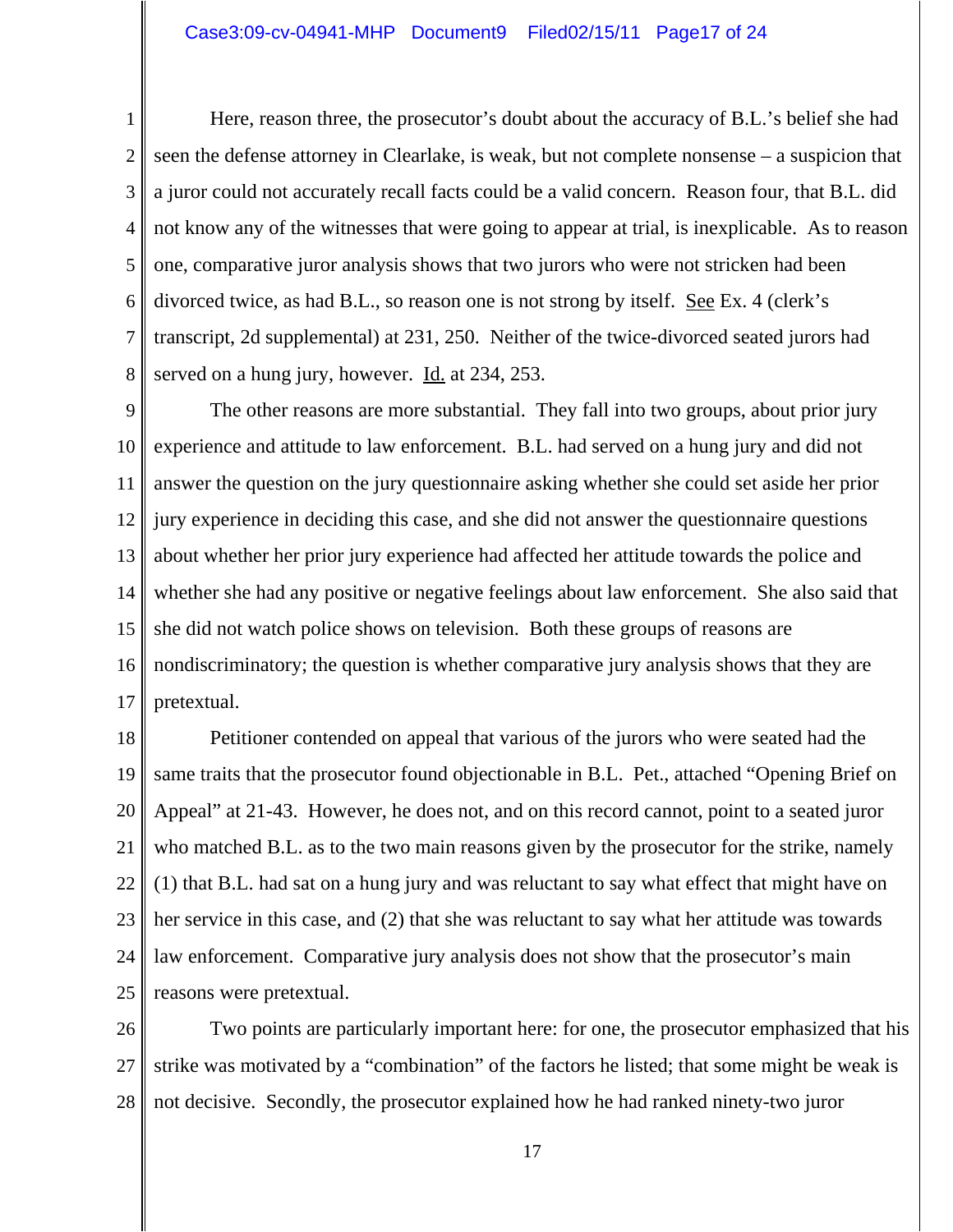1 2 3 questionnaires in the order of his preference, and that B.L. was "somewhat lower" on the list than some others; that is, she was not a juror he was determined to strike, but only that she was not as desirable (from a prosecution point of view) as some others.

4 5 6 7 8 9 10 This case is somewhat similar to Cook v. Lamarque, 593 F.3d 810 ( $9<sup>th</sup> Cir.2010$ ), because there, as here, some of the reasons given for a strike were strong, while others, though not discriminatory, were weak. As in Cook, "the prosecutor gave both persuasive dnd unpersuasive justifications for his strikes." Id. at 826. And as in Cook, "the most significant justifications  $\dots$  were entirely sound," and as in Cook, the court finds that the strike was not "motivated in substantial part by discriminatory intent." See id. This claim is without merit.

11

# B. Apprendi Claim

12 13 14 15 16 17 18 19 20 21 22 23 24 Petitioner contends that the only evidence that he was an active gang member or that the crime was committed for a gang-related purpose was his out-of-court statements, and thus that evidence at trial was not sufficient to satisfy California's corpus delicti rule. The court of appeal noted that several California courts had held that the corpus delicti rule does not apply to non-felony murder special circumstances, reasoning that the rule need only satisfy proof of the underlying felony. The jury only reaches the question of special circumstances after the crime has been proven. Thus, the "danger of a conviction when there was no crime cannot arise" at the special circumstances stage. Cal. Ct. App. Op. at 20. The court of appeal then quoted approvingly the California Supreme Court's holding in People v. Hamilton, 48 Cal.3d 1142, 2256 (1989), that "the corpus delicti doctrine does not bar proof of the special circumstances...." Nevertheless, the court in this case found sufficient evidence at trial to prove the corpus delicti both with respect to the murder and the special circumstance charged. Cal. Ct. App. Op. at 20-21.

25 26 27 28 Petitioner attempts to bootstrap what obviously is a state-law claim into a federal one by contending that the purported lack of at-trial evidence of the corpus delicti was a violation of the rule set out in Apprendi v. New Jersey, 530 U.S. 466 (2000). In Apprendi the Court held that "[o]ther than the fact of a prior conviction, any fact that increases the penalty for a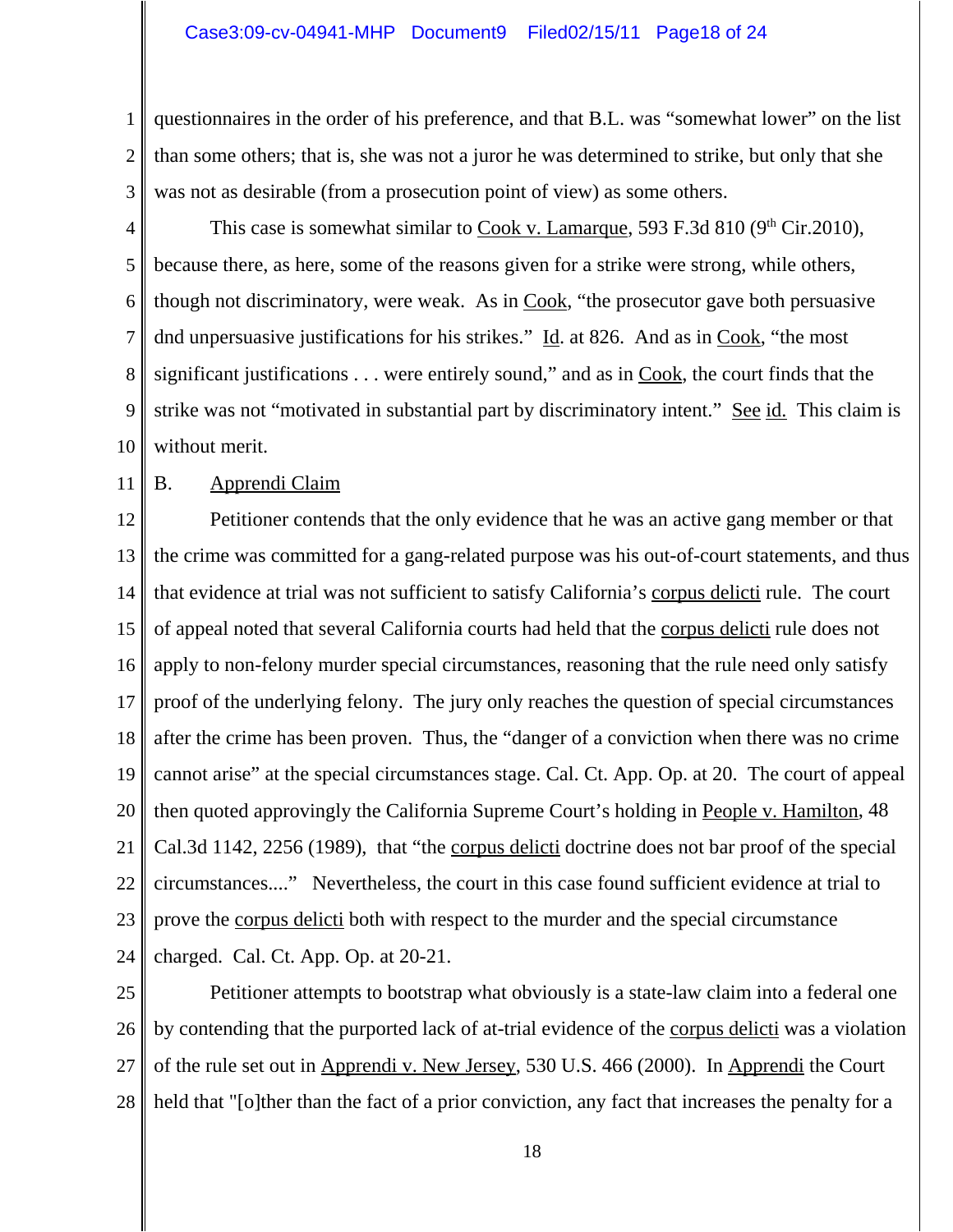1 2 3 4 5 6 7 8 9 10 11 12 13 14 15 16 17 18 19 20 21 22 23 24 25 26 27 28 crime beyond the prescribed statutory maximum must be submitted to a jury, and proved beyond a reasonable doubt." Id. at 466, 490 (2000). Petitioner does not develop his argument that Apprendi applies, but presumably it would be that the Apprendi rule somehow incorporates state law, so any fact that increases a defendant's ultimate sentence must not only be found by the jury beyond a reasonable doubt – as it was here – but also found in conformity with state law. Aside from the doubtful validity of the predicate, the flaw in this reasoning is obvious: the court of appeal, whose holdings as to state law are binding on this court, see Bradshaw v. Richey, 546 U.S. 74, 76 (2005), held that there was no state law violation. Cal. Ct. App. Op. at 21. Thus, to the extent there is any federal claim here at all, it is without merit. C. Sufficiency of the Evidence Petitioner contends that there was insufficient evidence on a knowledge element that he contends is necessary for a gang special circumstance determination. The court of appeal summarized California law applicable to this claim and the factual background: The criminal street gang special circumstance applies when "The defendant intentionally killed the victim while the defendant was an active participant in a criminal street gang, as defined in subdivision (f) of Section 186.22, and the murder was carried out to further the activities of the criminal street gang." (§ 190.2, subd .(a)(22).) Section 186.22, subdivision (f) defines criminal street gang as "any ongoing organization, association, or group of three or more persons, whether formal or informal, having as one of its primary activities the commission of one or more of the criminal acts [enumerated offenses including murder and attempted murder], having a common name or common identifying sign or symbol, and whose members individually or collectively engage in or have engaged in a pattern of criminal gang activity." A "pattern of criminal gang activity" is statutorily defined as "the commission of, attempted commission of, conspiracy to commit, or solicitation of ... two or more" enumerated offenses. (§ 186.22, subd. (e).) "Active participation" in a gang requires involvement that is "more than nominal or passive." (People v. Lamas (2007) 42 Cal.4th 516, 523.) Matthew Buechner, a special agent for the California Department of Corrections and Rehabilitation, testified as the prosecution's gang expert. His unit was in charge of validating gang members in prison and he was familiar with the structure of prison gangs and their street gang counterparts. The Nuestra Familia is a highly organized Northern California prison gang that developed in response to the Mexican Mafia. It controlled the Norteños, a statewide criminal street gang whose members act as soldiers for Nuestra Familia outside of prison, as well as so-called "Northerners," associates who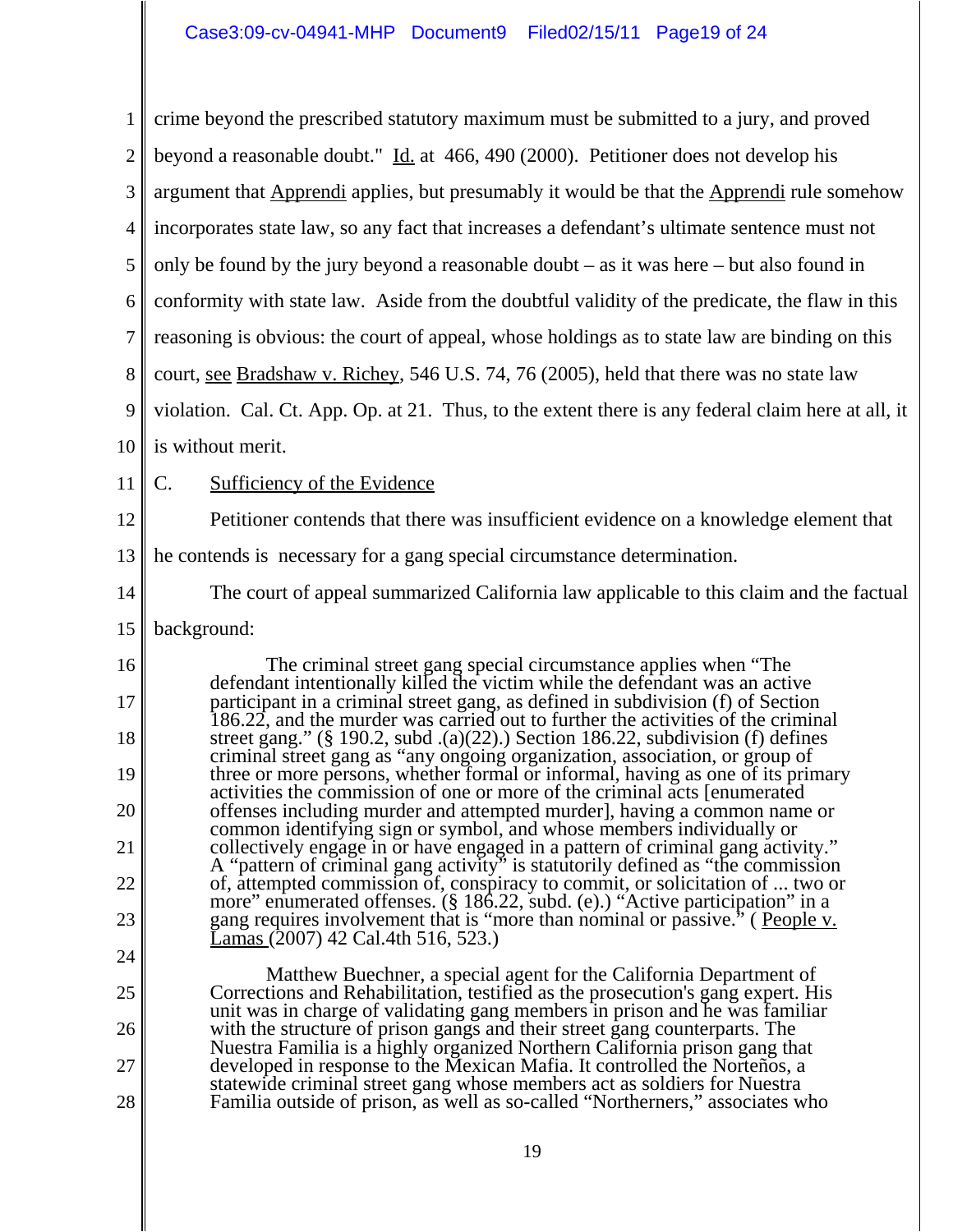were sympathetic to the cause of Nuestra Familia but were not necessarily gang members. Norteños provide income to Nuestra Familia through drug sales and carried out violent acts on its behalf. There are over 10,000 Norteños, who are divided into various territorial subsets but operate under the umbrella of Nuestra Familia. Norteños are associated with the number "14" because "N" is the 14th letter of the alphabet, whereas Sureños, associated with the Mexican Mafia, are associated with the number "13."

Prison packets were introduced through Buechner's testimony that described three crimes qualifying as the predicate acts necessary to establish that members of the Norteños had engaged in a pattern of criminal gang activity, i.e., had committed two or more enumerated offenses. Rodolpho Torrez, a validated Norteño, was convicted of murder with a gang enhancement based on his killing of another Norteño during a party after a high school prom in Sacramento in 2000. Justin Howe, a validated member of the Oakpark Norteño gang, was convicted of attempted murder after he challenged another man at a gas station in Sacramento and stabbed him three times. Rocky Gonzales, a validated Norteño, was convicted of murder with a gang enhancement after he and some companions approached two men in a convenience store in Sacramento in 2001 and called them "scraps," a derogatory reference to Sureños. A fistfight ensued and the two victims were shot, one of them fatally.

Buechner opined that appellant was a member of the Norteños based on a number of circumstances: appellant had tattoos that included the number "14," he had admitted being a Norteño in 1999 and 2002 when interviewed by law enforcement, he had admitted membership during a classification intake interview in 2002, and he had acknowledged participating in the discipline of other Norteño gang members when he was incarcerated at the California Youth Authority.

17 Cal. Ct. App. Op. at 22-23.

1

2

3

4

5

6

7

8

9

10

11

12

13

14

15

16

18

As to the claim presented here, the court of appeal held:

19 20 21 22 23 24 25 Appellant argues that the prosecution failed to prove that when he killed Leister, he knew members of the Norteños engaged in criminal gang activity. Assuming without deciding that such knowledge is an element of the criminal street gang special circumstance (compare § 186.22, subd. (a) ["knowledge that its members engage in or have engaged in a pattern of criminal gang activity" is an element of the substantive offense of gang participation] with § 190.2, subd. (a)(22) [no separate element of knowledge so long as crime is committed for benefit of gang] ), substantial evidence was presented that appellant knew the Norteños had engaged in a pattern of criminal gang activity. He admitted to Detective Hermann during his interrogation in this case that he was a Northerner, that Northern "homies" from Pelican Bay prison had ordered Leister's killing, and that he feared he would be killed if he did not do what they asked him to do, thus demonstrating his awareness of their criminal acts.

26 Id. at 24-25.

- 27 The Due Process Clause "protects the accused against conviction except upon proof
- 28 beyond a reasonable doubt of every fact necessary to constitute the crime with which he is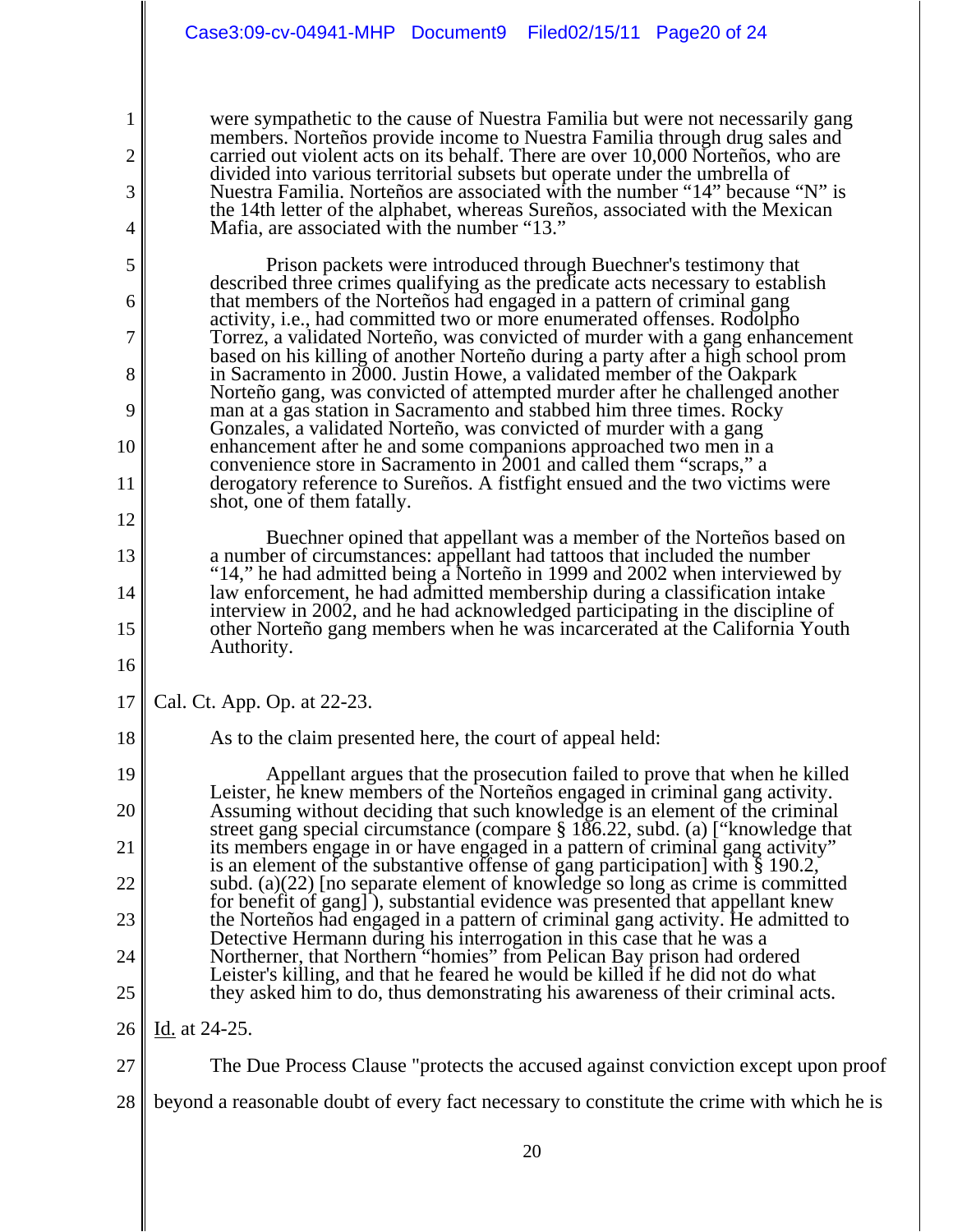1 2 3 4 5 6 7 8 9 10 11 12 13 14 15 16 17 18 19 20 21 22 23 24 25 26 27 28 charged." In re Winship, 397 U.S. 358, 364 (1970). A state prisoner who alleges that the evidence in support of his state conviction cannot be fairly characterized as sufficient to have led a rational trier of fact to find guilt beyond a reasonable doubt therefore states a constitutional claim, Jackson v. Virginia, 443 U.S. 307, 321 (1979), which, if proven, entitles him to federal habeas relief, id. at 324. The federal court determines only whether, "after viewing the evidence in the light most favorable to the prosecution, any rational trier of fact could have found the essential elements of the crime beyond a reasonable doubt." Id. at 319. Only if no rational trier of fact could have found proof of guilt beyond a reasonable doubt, may the writ be granted. Id. at 324. When considering a sufficiency of the evidence claim the Court must "view[] the evidence in the light most favorable to the prosecution," Jackson, 443 U.S. at 319, and so must assume that the jury believed the prosecution's witnesses. As the court of appeal noted, petitioner told a detective that he was a Northerner, that Northern "homies" from Pelican Bay prison had ordered Leister's killing, and that he feared he would be killed if he did not do what they asked him to do. Cal. Ct. App. Op. at 25. Rational jurors could have found from this that petitioner knew the Norteños were a criminal street gang. This claim is without merit. D. Aiding and Abetting Instruction Petitioner contends that his due process rights were violated by the trial court's giving an allegedly defective aiding and abetting instruction. The court of appeal declined to decide whether the "special instruction had the potential to be misleading," because it concluded that any error was harmless: The presentation of a legally inadequate theory of guilt does not require reversal when it is possible to determine from other portions of the verdict that the jury necessarily convicted the defendant based on a legally correct theory. ( People v. Chavez (2004) 118 Cal.App.4th 379, 390; <u>People v. Guiton</u> (1993) 4  $\overline{\text{Cal.4th}}$  1116, 1130.) Here, the jury returned a true finding on the allegation that appellant personally used a deadly or dangerous weapon (a knife) under section 12022, subdivision (b)(1). In so doing, it necessarily and unanimously concluded that appellant was a direct perpetrator, and not merely an aider and abettor. Any error in the prosecution's special instruction was harmless beyond a reasonable doubt. (See People v. Flood (1998) 18 Cal.4th 470, 502-503 [instruction that misstates element of offense subject to review under harmless-beyond-a-reasonable-doubt standard of Chapman v. California (1967) 386 U.S. 18, 24].) [FN6. Although the instruction on the knife use allegation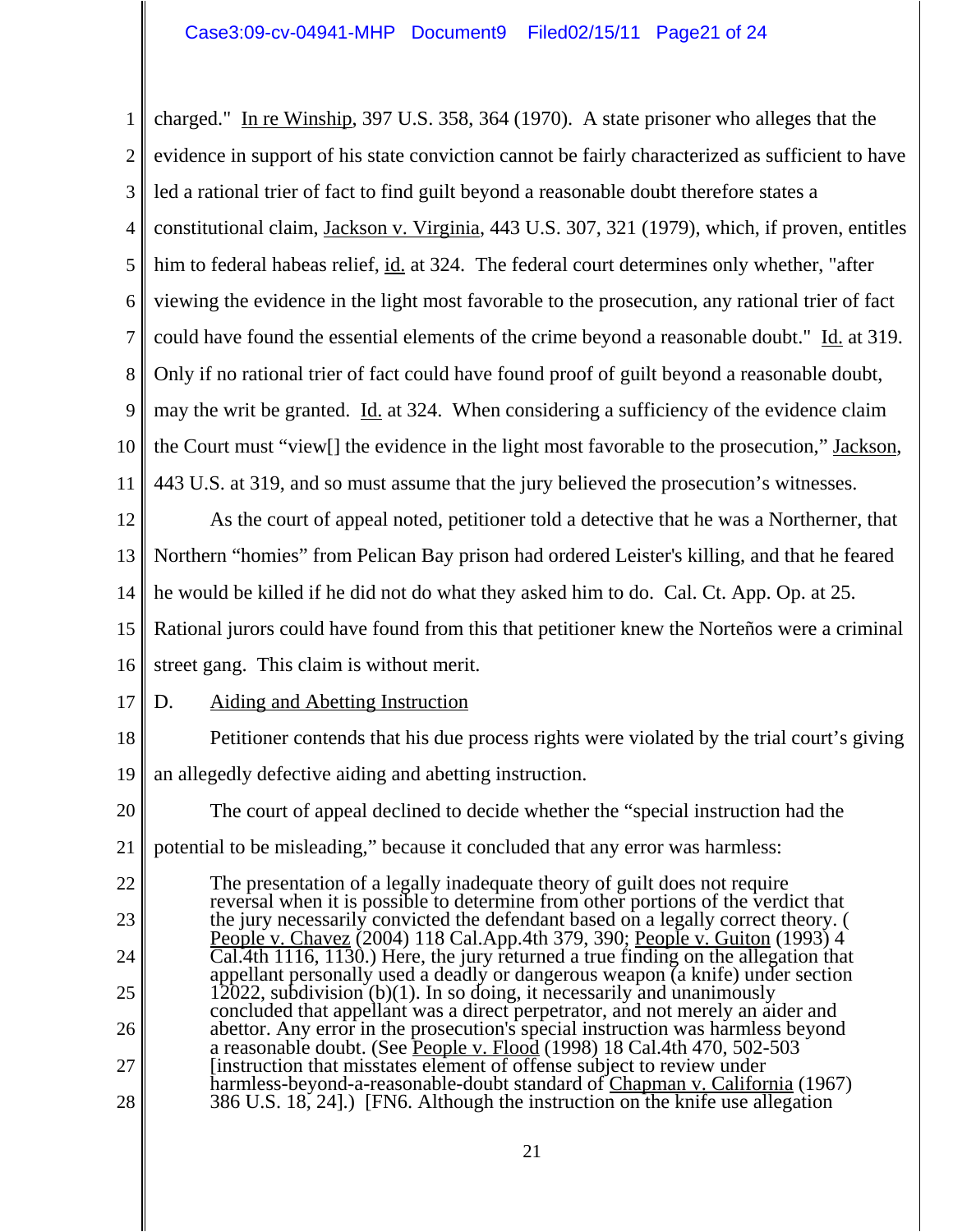# Case3:09-cv-04941-MHP Document9 Filed02/15/11 Page22 of 24

stated that a person "uses a deadly or dangerous weapon" if he or she "displays the weapon in a menacing manner" or "stabs someone with the weapon," there was no evidence from which a rational jury could have concluded that appellant merely displayed a knife in a menacing manner for the purpose of aiding and abetting the killing. In finding the knife use allegation true, the jury determined that appellant stabbed Leister.]

Cal. Ct. App. Op. at 17-18.

5 6 7 8 9 10 11 12 13 14 15 16 When, as here, a state court disposes of a claim of a constitutional error as harmless under Chapman, a federal habeas court may, for purposes of application of the "unreasonable application" clause of § 2254(d)(1), determine whether the state court's harmless error analysis was objectively unreasonable. See Medina v. Hornung, 386 F.3d 872, 878 (9th Cir. 2004). If the state court's decision does not rise to the level of objective unreasonableness, no relief is warranted. See, e.g., Ponce v. Felker, 606 F.3d 596, 606 (9th Cir. 2010) (finding state court's harmlessness determining was not unreasonable and proceeding no further)); Campbell v. Rice, 408 F.3d 1166, 1173 (9th Cir. 2005) (same). Here the state court's harmless error holding was clearly reasonable, given that the jury found that petitioner personally used a knife, so this claim is without merit. E. Cumulative Error

17 18 19 20 Petitioner alleges that his above claims, even if they do not amount to constitutional error in themselves, when added together show that the trial as a whole was a violation of due process, i.e., he claims cumulative error. But when there is no constitutional error, there is nothing to cumulate. Mancuso v. Olivarez, 292 F.3d 939, 957 (9th Cir. 2002). This claim therefore is without merit.

21 22

23

24

1

2

3

4

F. Appealability

The federal rules governing habeas cases brought by state prisoners require a district court that denies a habeas petition to grant or deny a certificate of appealability in the ruling. See Rule 11(a), Rules Governing § 2254 Cases, 28 U.S.C. foll. § 2254.

25 26 27 28 A petitioner may not appeal a final order in a federal habeas corpus proceeding without first obtaining a certificate of appealability. <u>See</u> 28 U.S.C. § 2253(c); Fed. R. App. P. 22(b). A judge shall grant a certificate of appealability "only if the applicant has made a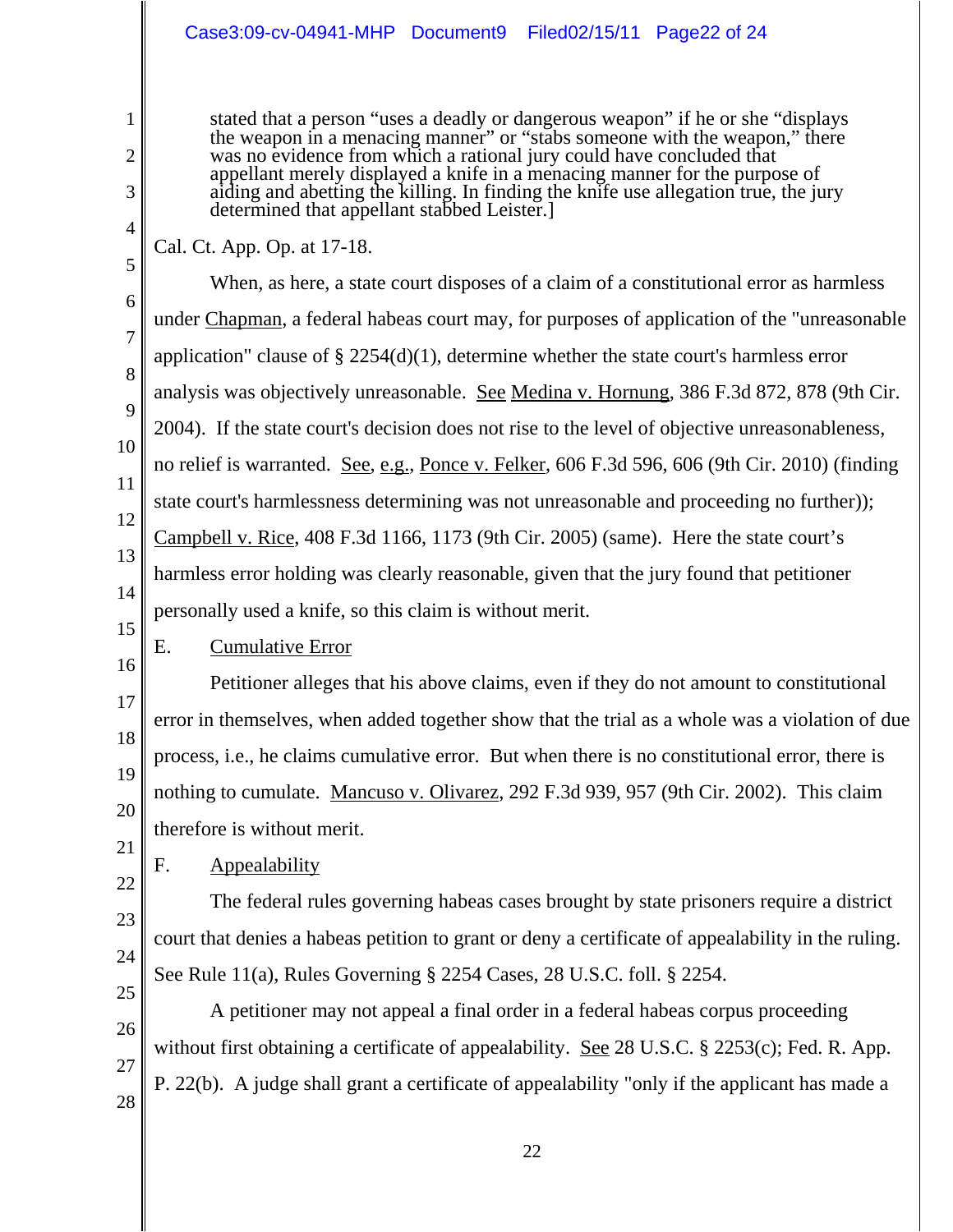| 1              | substantial showing of the denial of a constitutional right." $28$ U.S.C. $\S$ $2253(c)(2)$ . The   |  |  |
|----------------|-----------------------------------------------------------------------------------------------------|--|--|
| $\overline{2}$ | certificate must indicate which issues satisfy this standard. <u>See id.</u> § 2253(c)(3). "Where a |  |  |
| 3              | district court has rejected the constitutional claims on the merits, the showing required to        |  |  |
| 4              | satisfy $\S$ 2253(c) is straightforward: the petitioner must demonstrate that reasonable jurists    |  |  |
| 5              | would find the district court's assessment of the constitutional claims debatable or wrong."        |  |  |
| 6              | Slack v. McDaniel, 529 U.S. 473, 484 (2000).                                                        |  |  |
| 7              | The Court concludes that a certificate of appealability should issue on petitioner's first          |  |  |
| 8              | issue, the <b>Batson</b> issue. A certificate will be denied as to the other issues.                |  |  |
| 9              | <b>CONCLUSION</b>                                                                                   |  |  |
| 10             | The petition for writ of habeas corpus is DENIED on the merits. A certificate of                    |  |  |
| 11             | appealability is GRANTED as to the <b>Batson</b> issue only. The clerk shall close the file.        |  |  |
| 12             | IT IS SO ORDERED.                                                                                   |  |  |
| 13             | DATED: February 15, 2011.<br>Marilyn Hall Patel                                                     |  |  |
| 14             | United States District Judge                                                                        |  |  |
| 15             |                                                                                                     |  |  |
| 16             |                                                                                                     |  |  |
| 17             |                                                                                                     |  |  |
| 18             |                                                                                                     |  |  |
| 19             |                                                                                                     |  |  |
| 20             |                                                                                                     |  |  |
| 21             |                                                                                                     |  |  |
| 22             |                                                                                                     |  |  |
| 23             |                                                                                                     |  |  |
| 24             |                                                                                                     |  |  |
| 25<br>26       |                                                                                                     |  |  |
| 27             |                                                                                                     |  |  |
| 28             |                                                                                                     |  |  |
|                |                                                                                                     |  |  |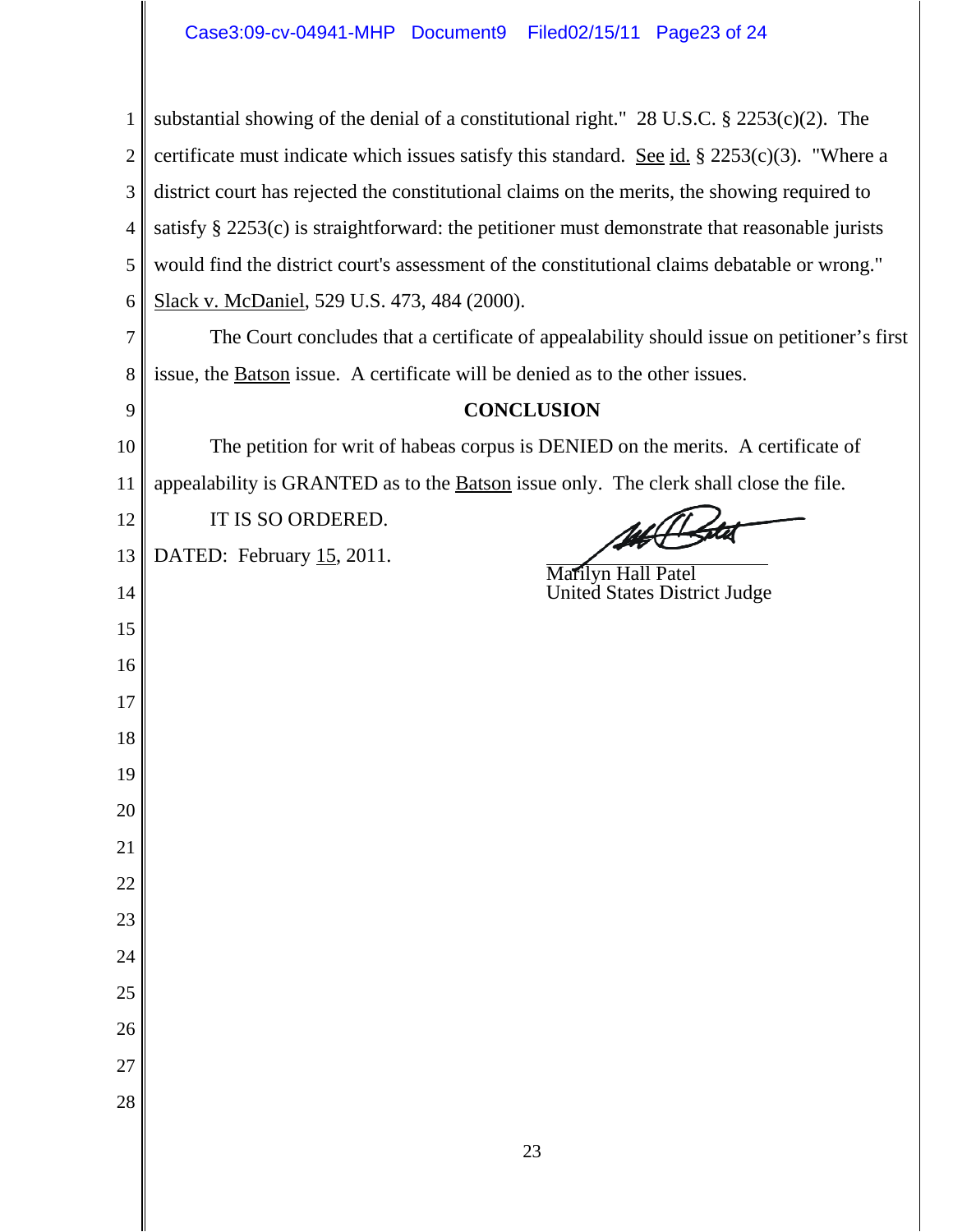|                | Case3:09-cv-04941-MHP Document9<br>Filed02/15/11 Page24 of 24                                                                                                                                                                 |
|----------------|-------------------------------------------------------------------------------------------------------------------------------------------------------------------------------------------------------------------------------|
|                |                                                                                                                                                                                                                               |
| $\mathbf 1$    |                                                                                                                                                                                                                               |
| $\overline{2}$ | <b>ENDNOTES</b>                                                                                                                                                                                                               |
| 3              |                                                                                                                                                                                                                               |
| 4              |                                                                                                                                                                                                                               |
| 5              | 1. The comparative juror analysis by the California Court of Appeal as to this juror would be incorrect if the opinion were read to mean that the jurors to be compared must be identical in all respects. That proposition w |
| 6              |                                                                                                                                                                                                                               |
| 7              |                                                                                                                                                                                                                               |
| 8<br>9         |                                                                                                                                                                                                                               |
| 10             |                                                                                                                                                                                                                               |
| 11             |                                                                                                                                                                                                                               |
| 12             |                                                                                                                                                                                                                               |
| 13             |                                                                                                                                                                                                                               |
| 14             |                                                                                                                                                                                                                               |
| 15             |                                                                                                                                                                                                                               |
| 16             |                                                                                                                                                                                                                               |
| $17\,$         |                                                                                                                                                                                                                               |
| 18             |                                                                                                                                                                                                                               |
| 19             |                                                                                                                                                                                                                               |
| 20             |                                                                                                                                                                                                                               |
| 21             |                                                                                                                                                                                                                               |
| 22             |                                                                                                                                                                                                                               |
| 23             |                                                                                                                                                                                                                               |
| 24<br>25       |                                                                                                                                                                                                                               |
| 26             |                                                                                                                                                                                                                               |
| 27             |                                                                                                                                                                                                                               |
| 28             |                                                                                                                                                                                                                               |
|                |                                                                                                                                                                                                                               |